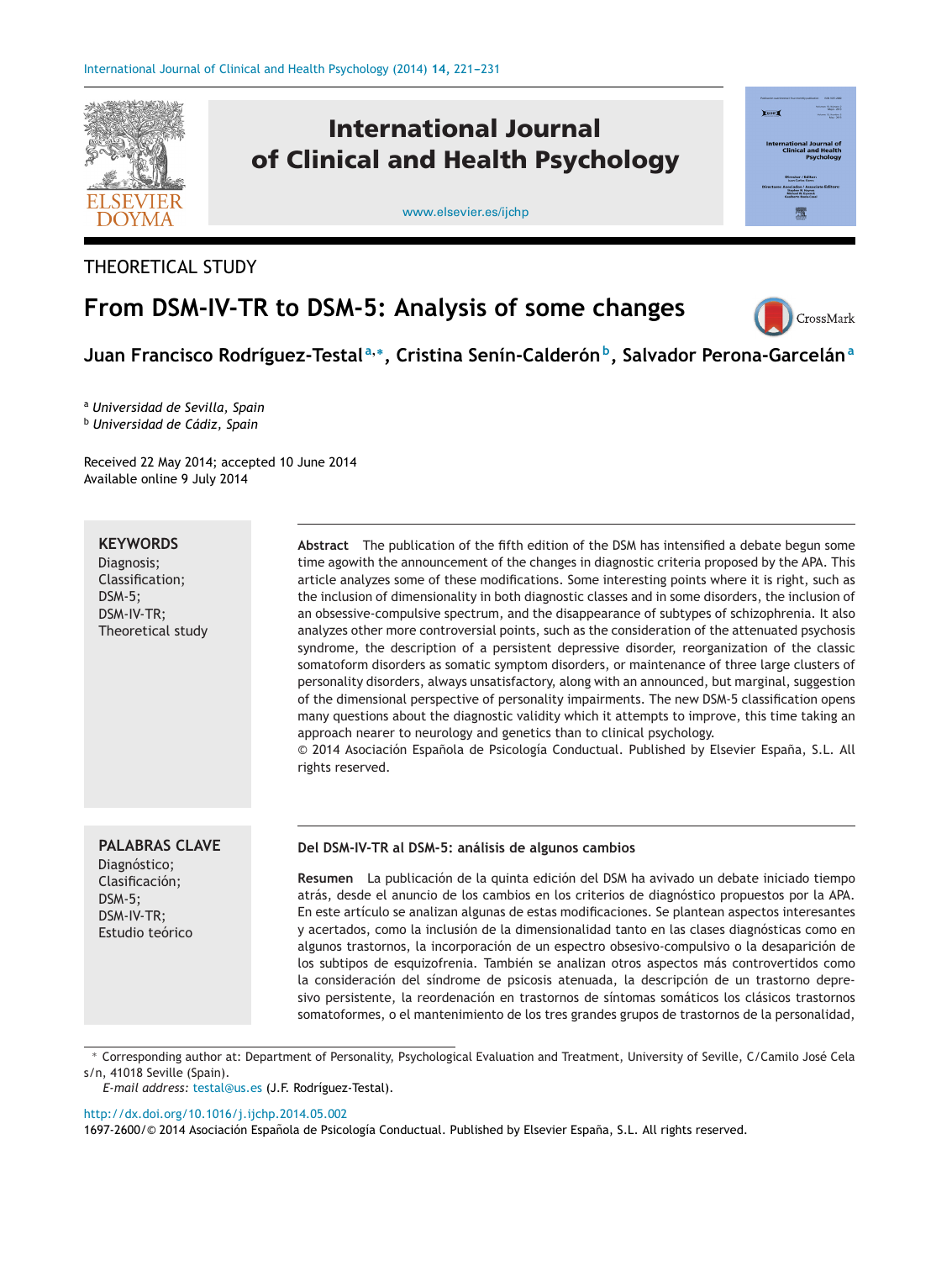siempre insatisfactorios, junto con un planteamiento anunciado, pero marginal, de la perspectiva dimensional de las alteraciones de la personalidad. La nueva clasificación del DSM-5 abre numerosos interrogantes acerca de la validez que se pretende mejorar en el diagnóstico, en esta ocasión, asumiendo un planteamiento más cercano a la neurología y la genética que a la psicopatología clínica.

© 2014 Asociación Española de Psicología Conductual. Publicado por Elsevier España, S.L. Todos los derechos reservados.

To judge by the success of its sales ([Blashfield,](#page-8-0) [Keeley,](#page-8-0) [Flanagan,](#page-8-0) [&](#page-8-0) [Miles,](#page-8-0) [2014\),](#page-8-0) the publication of a new edition of the DSM has immediately become an event. This study is intended to analyze some aspects that the fifth edition of the DSM [\(American](#page-8-0) [Psychiatric](#page-8-0) [Association](#page-8-0) [APA,](#page-8-0) [2013b\)](#page-8-0) contributes. It is materially impossible to consider all its sections, at the same time that it requires aneducational effort for its explanation: disappearance of hypochondria or of concepts such as somatization, substance dependence, appearance of spectra, new disorders, etc. Therefore, a selection has been made of what might be the most outstanding from a clinical, psychopathological viewpoint.

The Manual's presentation states its intention of improving the validity of previous editions and of being based on research. However, the sources to which it alludes are from neuroscience and genetics. Although the text considers psychological (and social) factors, it is not this type of research that structures the DSM-5. In fact, future contributions from the *Research Domain Criteria* (RDoC),the principles of which are directed at understanding mental disorders as cerebral disorders, dysfunctions of brain circuitry evaluable by the instruments of cognitive neuroscience, and of developing the biological basis for symptoms,are proposed for inclusion [\(Insel,](#page-9-0) [2013;](#page-9-0) [Insel](#page-9-0) et [al.,](#page-9-0) [2010\).](#page-9-0)

Needless to say, the DSM is not a psychopathology text, although, as it is a Manual that has to guide diagnosis (still clinical), treatment and research, it is quite relevant to underline the obvious: that the biologicist perspective [\(Adam,](#page-8-0) [2013\)](#page-8-0) conditions the subject of study. As a matter of fact, we could starttalking about a NeuroDSM, given the proliferation of the prefix: Neurodevelopmental disorders, Neurocognitive disorders, or Functional neurological symptom disorder. This seems to minimize or discard any contribution of psychological research from the start.

In view of the evidence accumulated [\(Blashfield](#page-8-0) et [al.,](#page-8-0) [2014\),](#page-8-0) in addition to decreasing the unspecified categories, among the DSM-5 goals were development of clusters and dimensions of disorders. Dimensionality appears in some disorder spectra, in some disorders (scales for diagnostic criteria of intellectual disability, autism spectrum and schizophrenia), partially in others (domains are defined in neurocognitive disorders, but the structure is categorical), and in determining severity (not in all diagnoses). It is curious in this sense that inspite of following contributions from neuroscience and genetics, and although the data matchmuch wider sets of disorders depending on their susceptibility and pathogenesis ([Craddock](#page-8-0) [&](#page-8-0) [Owen,](#page-8-0) [2010;](#page-8-0) [Cross-Disorder](#page-8-0) [Group](#page-8-0) [of](#page-8-0) [the](#page-8-0) [Psychiatric](#page-8-0) [Genomics](#page-8-0) [Consortium,](#page-8-0) [2013\),](#page-8-0) in reality the resulting clusters are much more limited (e.g., schizophrenia spectrum, but separated from bipolar disorders and autism spectrum). And even within the schizophrenia spectrum, there would be no reason (by genetic criteria) for distinguishing schizophreniform disorder from schizophrenia, and by the way, harmonizing the DSM-5 with the ICD-10.

It is not a matter of forcing a choice between categorical and dimensional. As [Wakefield](#page-10-0) [and](#page-10-0) [First](#page-10-0) [\(2013\)](#page-10-0) point out, numerous dimensional variables end up generating a point of inflection (points of rarity) based on which categories are established. Perhaps the most difficult thing to accept is that mental disorders (or that all of them) are natural classes by definition. But it is deficient in that decisions are made in favor of some dimensions and not others which are also backed by research (e.g., related to personality), or that do not develop one of the crucial dimensions, the one establishing the level of distress ([Sandín,](#page-10-0) [2013\).](#page-10-0)

One of the questions that remain under discussion about the diagnostic classifications and their lack of validity has to do with the definition of mental disorder itself. Although we are not going to concentrate our analysis on this point, it is advisable to remember that to a large extent, diagnostic decisions do not depend so much on specific symptoms (None pathognomonic) [\(Malhi,](#page-9-0) [2013\),](#page-9-0) and do on clinically significant distress and impairment in areas of functioning. So the doubt arises of whether what makes a person suffer is a mental disorder (this is where the issue related to bereavement arises), or whether it is a matter of processes and variations not coinciding with social demands and personal opportunities (e.g., Circadian rhythm sleep-wake disorders) [\(Wakefield,](#page-10-0) [2013\).](#page-10-0) In this sense, the need of finding the precise point at which distress and significant clinical deterioration become unmanageable or disabling ([Bolton,](#page-8-0) [2013\)](#page-8-0) has been noted. Therefore, the new edition of the DSM has lost a perfect occasion for an indispensable dimension.

A first analysis of this work shows that the number of general diagnostic classes of mental disorders has increased to 21, when in the DSM-IV there were 16 (excluding the chapter on Other conditions that may be a focus of clinical attention). This increase in diagnostic classes seems right in some cases of disorders that have little to do with each other (e.g., paraphilic disorder and sexual dysfunctions) or in cases like the Obsessive-compulsive disorder and related disorders, takenout of the Anxiety disorders.

Apart from this, an apparently minor question like the number of diagnoses in each DSM edition mismatch in different analyses [\(Blashfield](#page-8-0) et [al.,](#page-8-0) [2014;](#page-8-0) [Mayes](#page-8-0) [&](#page-8-0) [Horwitz,](#page-8-0) [2005;](#page-8-0) [Sandín,](#page-8-0) [2013;](#page-8-0) [Spitzer,](#page-8-0) [2001\),](#page-8-0) as it depends on what categories are included: with description and criteria, forms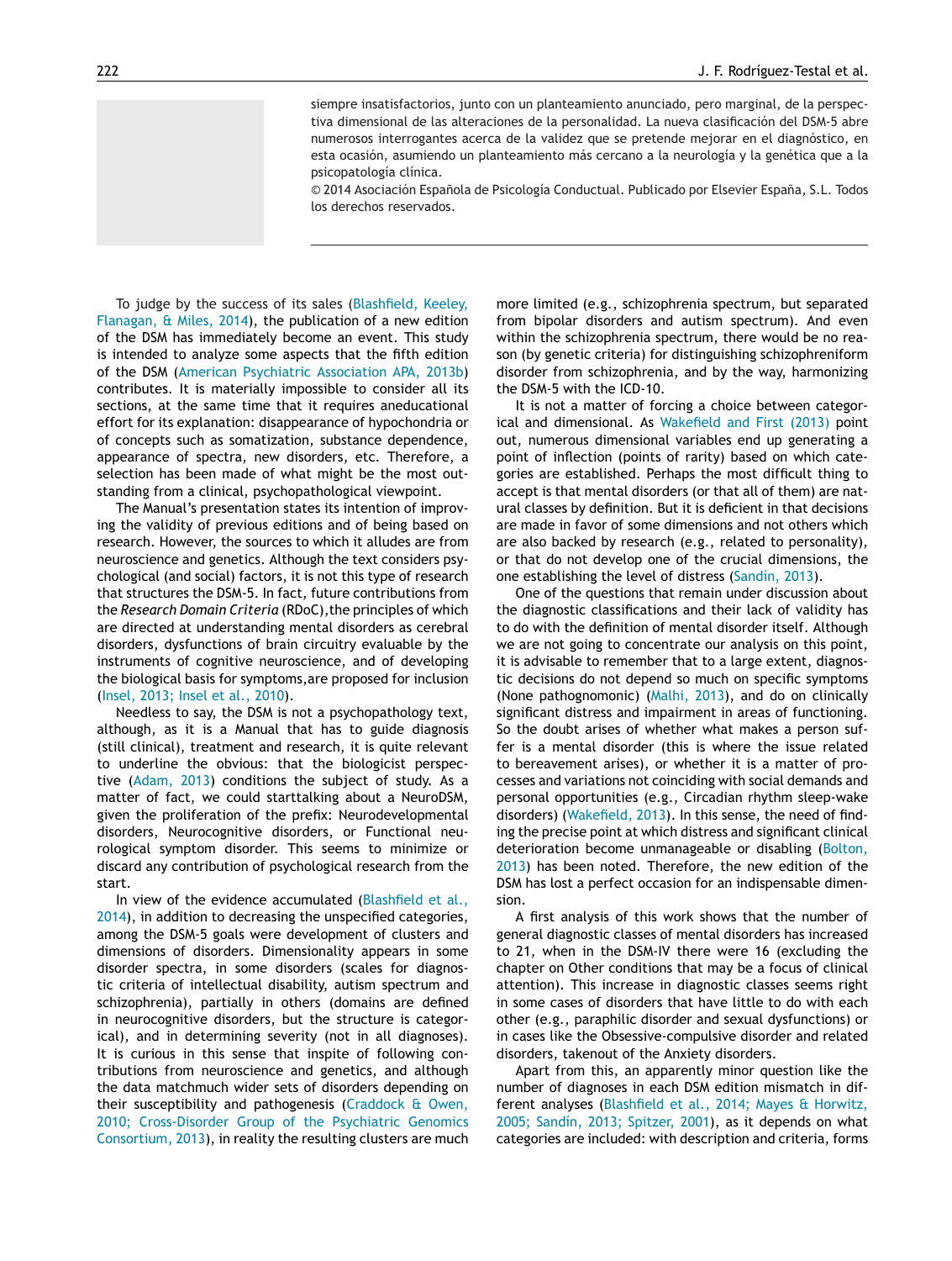with another specification or unspecified, with diagnostic codes, with specification of severity, etc. In any case, to the contrary of what is often published, the number of diagnoses (with criteria) is slightly lower.

The new DSM diagnostic classification proposes a scheme of diagnostic classes placed by affinity of their characteristics, and with evolutionary criteria, from manifestations that seem to originate in neurodevelopment to neurocognitive disorders. In each class, the diagnostics follow a chronological criterion: whetherthey appear in childhood and adolescence or in adulthood. Some of the major DSM-5 diagnostic classes are analyzed below.

# **Neurodevelopmental disorders**

It should be emphasized that of the neurodevelopmental disorders, the mental retardation concept must be replaced by Intellectual disability (intellectual development disorder). Apart from eluding the derogatory sense of the first term, the concept is much more in agreement with WHO classifications (such as the *International Classification of Functioning, Disability and Health*) ([APA,](#page-8-0) [2013c\).](#page-8-0)Included in Communication disorders are Language disorder, Speech sound disorder, Childhood-onset fluency disorder (stuttering), and Social (pragmatic) communication disorder (and being able to distinguish it as such from the autism spectrum).

The Autism spectrum disorder is a reclustering of DSM-IV-TR manifestations headed by the concept of Pervasive developmental disorders: Autistic disorder (autism), Rett's disorder, childhood disintegrative disorder, Asperger's disorder, and pervasive developmental disorder not otherwise specified. Two major domains are indicated for diagnosis (formerly divided into three): Social communication and social interaction, and restricted, repetitive patterns of behavior, interests, or activities. The genetic risk study has not enabledcategories to be discriminated [\(King,](#page-9-0) [Navot,](#page-9-0) [Bernier,](#page-9-0) [&](#page-9-0) [Webb,](#page-9-0) [2014\),](#page-9-0) and it has been suggested that the new classification gains in specificity but not in sensitivity ([Volkmar](#page-10-0) [&](#page-10-0) [McPartland,](#page-10-0) [2014\).](#page-10-0)

With respect to Attention-Deficit/Hyperactivity Disorder (ADHD), it has been questioned whether the DSM-5 maintains the same systematic indicators without improving precision of the disability (reduces the number of symptoms necessary in adults), which it is suspected will increase false positives [\(Frances,](#page-8-0) [2010\).](#page-8-0) In fact, in Criteria B and C, the presence of impairment or distress is unnecessary and only Criterion D alludes to them generically, so overdiagnosisis possible [\(Epstein](#page-8-0) [&](#page-8-0) [Loren,](#page-8-0) [2013\).](#page-8-0) Furthermore, the neuroimaging study does not make it clear whether what is observed is rather extremes of normality [\(Shah](#page-10-0) [&](#page-10-0) [Morton,](#page-10-0) [2013\).](#page-10-0)

While there are no relevant changes in the category that clusters Specific learning disorders (reading, written expression and mathematics disorders), several disorders that were scattered in the DSM-IV-TR, such as motor disorders, have beenreclustered: Developmental coordination disorder, stereotypic movement disorder, and the various categories referring to tic disorders (mainly Tourette's disorder, persistent (chronic) motor or vocal tic disorder, temporary tic disorder).

# **Schizophrenia spectrum and other psychotic disorders**

This chapter concentrates a series of relevant changes. On one hand, research has shown a more uniform view of this diagnostic class, qualifying it in this sense as a spectrum ([Garety](#page-9-0) [&](#page-9-0) [Freeman,](#page-9-0) [2013\),](#page-9-0) including Schizotypal personality disorder.

In schizophrenia, as already claimed, diagnostic subtypes (catatonic, disorganized, paranoid, undifferentiated and residual types) had to be eliminated due to limited diagnostic stability, low reliability, and poor validity ([APA,](#page-8-0) [2013c\).](#page-8-0) The relevance given in diagnostic criteria to Schneiderian first-rank symptoms and the consideration of bizarre delusions, traditionally linked to schizophrenia, has disappeared, thereby gaining in specificity [\(Keshavan,](#page-9-0) [2013\).](#page-9-0) There are no changes in the consideration of the minimum of indicators for Criterion A (at least two symptoms), but it is emphasized that at least one has to be a positive symptom: hallucinations, delusions, and/or disorganized speech.

On the other hand, dimensions are included in the diagnosis [\(Barch](#page-8-0) et [al.,](#page-8-0) [2013\).](#page-8-0) In the previous version of the DSM, a proposal was made concentrating on the three dimensional clusters of symptoms: psychotic (hallucinations/delusions), disorganized, and negative (deficit) dimensions. The idea then was to improve precision in identifying schizophrenia subtypes. The current proposal concentrates on symptom dimensions for reporters (or the patient himself), and about symptom severity (Likert-type scale from 0-4) [\(APA,](#page-8-0) [2013a\)](#page-8-0) (other scales may be found in the official APA website). A separate mention should be made of the scale directed at the patient or informant, since of the two questions about psychotic symptoms, the one that has to do with delusions alludes to manifestations typical of Schneider's first rank symptoms. If, as mentioned, these symptoms are unspecific, and no instrument is dedicated exclusively to schizophrenia but to psychosis in general, there are doubts that it would be a useful tool.

In schizoaffective disorder, mood is made preponderant over disorder duration (including prodromes and residual phase), complying with Criterion A for schizophrenia. Although it is pointed out that it would gain in reliability, it diminishes the frequency of its diagnosis ([Malaspina](#page-9-0) et [al.,](#page-9-0) [2013\).](#page-9-0) What would have to be asked is whether the diagnosis of schizophrenia will then increase.

Concerning delusional disorder, one outstanding point stems from the possibility of including bizarre content in delusions (a specification). This question is on target considering the set of symptoms that accompanies such thought content, especially if there is no deterioration in functioning, nor any disorganized or bizarre behavior. But it is contradictory if the reasons given for exclusion of bizarreness in the case of delusions are considered in schizophrenia. It would be sufficient to mention this possibility for both diagnoses, or else, indicate it in the detailed description of this manifestation and not as a specification.

It is also foreseeable that the diagnosis of delusional disorder could decrease, since in both Obsessive-compulsive disorder and Corporal dysmorphic disorder, psychotic severity can be identified without requiring a double diagnosis (as in the DSM-IV-TR).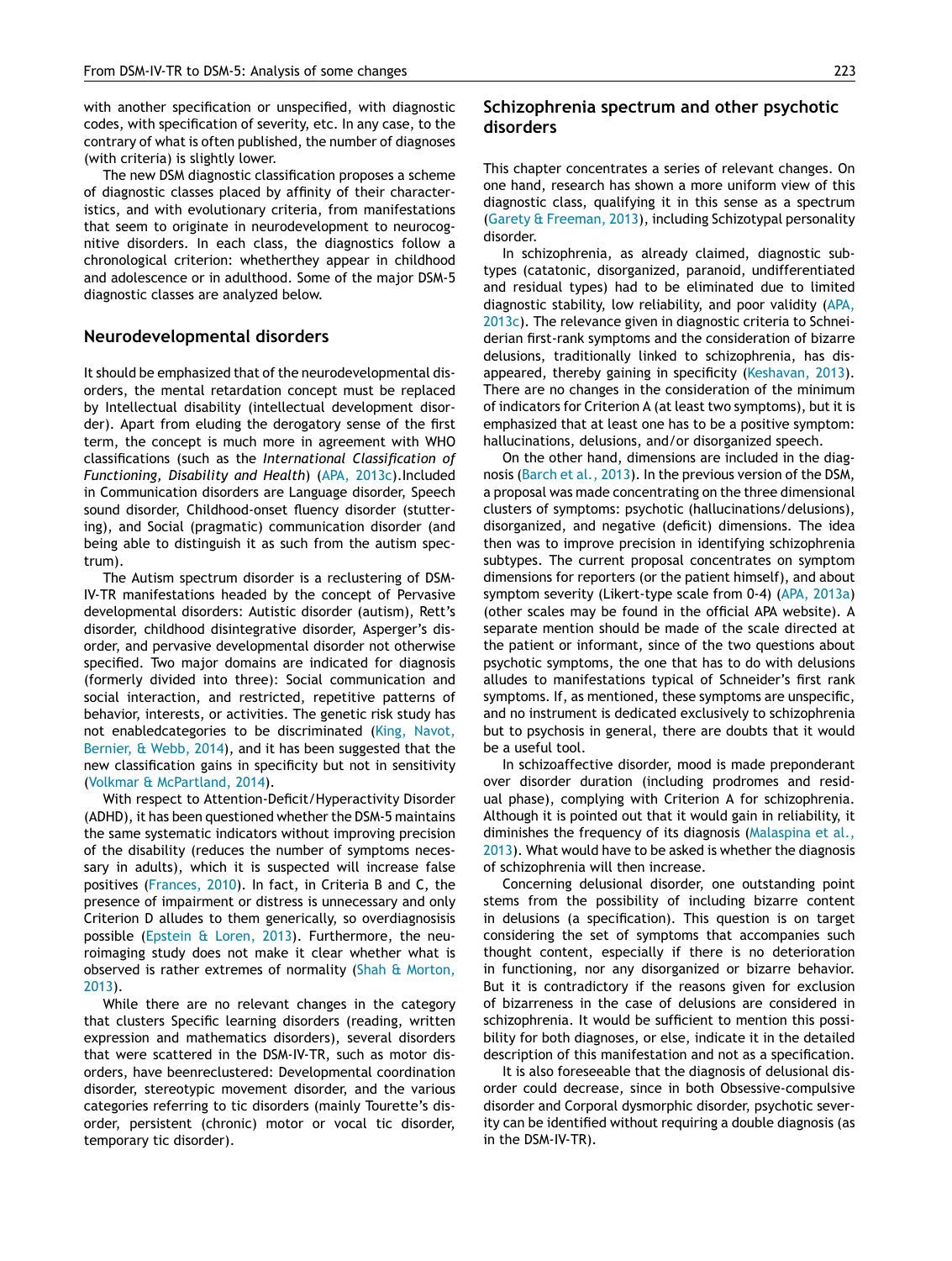One of the most noteworthy inclusions in the DSM-5 Manual is the separation of catatonia from the specifications of other disorders. It is clarified that this is not an independent diagnostic class (p. 119), but it is given a privileged position, as it is identified as a specifier with the codes and section of a separate disorder. We do not know whether this relocation responds to its presence being as high as stated (10%) [\(Sienaert,](#page-10-0) [Dhossche,](#page-10-0) [&](#page-10-0) [Gazdag,](#page-10-0) [2013\),](#page-10-0) the definitive delimitation of its etiology (and stimulus for development of new drugs), or because better diagnostic precision is required [\(Tandon](#page-10-0) et [al.,](#page-10-0) [2013\).](#page-10-0)

Shared psychotic disorder loses its classic name of Folie à deux and is relocated as the latest form of the residual category of Other specified schizophrenia spectrum and psychotic disorders, with the label ''Delusional Symptoms in the partner of an individual with a delusional disorder''. Apart from the term applied to this disorder not being very operative (think of the clinician making his report), and although it must be acknowledged that it is not a frequent diagnosis, it remains limited to cases in which the origin comes from persons with a delusional disorder.

Attenuated psychosis syndrome has been the subject of enormous controversy. It is cursorily placed within the wide category of Other specified schizophrenia spectrum and psychotic disorders. The arguments that support this concentrate on its diagnosis being situated in the context of asking for help. Most of these persons show identifiable symptomology of anxiety, depression or substance abuse. The fact that help is requested for these symptoms justifies their being treated symptomatically and thereby avoids these persons confronting the more traumatic diagnosis of schizophrenia ([Tsuang](#page-10-0) et [al.,](#page-10-0) [2013\).](#page-10-0)

The heart of the issue with respect to this new diagnostic category is that it means increasing the number of diagnoses made without absolute certainty of what the consequences may be (e.g., stigma), but above all, because there is no certainty that antipsychotics will prevent the development of psychosis, although there is that atypical neuroleptics favor weight gain [\(Frances,](#page-8-0) [2010\).](#page-8-0)

Emphasis has been placed on the significant probability of transition to psychosis (from 9 to 33%, depending on criteria and time lapse) based on the identification of ''highrisk mental states'' (high-risk or ultra-high-risk criteria): attenuated psychotic symptoms; brief limited intermittent psychotic symptoms, and trait-state risk factors ([Schultze-](#page-10-0)Lutter, [Schimmelmann,](#page-10-0) [Ruhrmann,](#page-10-0) [&](#page-10-0) [Michel,](#page-10-0) [2013\).](#page-10-0) It has also been highlighted that in some initiatives the presence of suicide has been reduced, although there is no proven concrete treatment ([Carpenter](#page-8-0) [&](#page-8-0) [van](#page-8-0) [Os,](#page-8-0) [2011\).](#page-8-0)

From all of the above, it is understood that a general risk syndrome should rather be discussed ([McGorry,](#page-9-0) [2010\),](#page-9-0) one of the possibilities of which is psychosis (in particular, schizophrenia) but not the only one [\(Fusar-Poli,](#page-9-0) [Carpenter,](#page-9-0) [Woods,](#page-9-0) [&](#page-9-0) [McGlashan,](#page-9-0) [2014;](#page-9-0) [Fusar-Poli,](#page-9-0) [Yung,](#page-9-0) [McGorry,](#page-9-0) [&](#page-9-0) [van](#page-9-0) [Os,](#page-9-0) [2014;](#page-9-0) [Van](#page-9-0) [Os,](#page-9-0) [2013\).](#page-9-0) So it is a premature category, and we think it is correctly included in proposals for further research.

#### **Bipolar and related disorders**

This is proposed as a bipolar spectrum. Even though there are shared specifiers and episodes in bipolar and depressive disorders, in addition to much research data showing the proximity of the two diagnostic groups, they appear separatelyin the DSM-5. In the DSM-IV-TR, they were both under the wide Mood Disorders diagnostic class.

From the viewpoint of the description of hypomanic episodes with respect to Cyclothymic disorder, it is suggested that numerous periods of hypomanic symptoms do not meet the criteria of a hypomanic episode (or depressive). This was not expressly stated in the DSM-IV-TR and resolves a contradiction present in bipolar disorders not otherwise specified (p. 401). Among thespecifiers given, the most novel are anxious distress, mixed features, moodcongruent and incongruent psychotic features.

In the DSM-IV-TR, there was a mixed episode, applicable exclusively to bipolar disorders. The importance of the mixed symptoms specifier has to be seen in its historical context (not exclusively bipolar). Classic mixed depression is observed in manifestations of early onset, with heavier family history loading, and clearer diagnosis of Bipolar Disorder II than Major Depressive Disorder [\(Benazzi,](#page-8-0) [2007\).](#page-8-0) The Kraepelian idea is that recurrent depression is in reality in the bipolar sphere, although the DSM-III set this proposal aside when it included polarity [\(Ghaemi,](#page-9-0) [2013\).](#page-9-0) Therefore, the mixed symptom specifier is a common area between two classes, which from this perspective, should be together. If this is coherent with this starting point, the error in the DSM-5 is in considering that the symptoms of this specifier are euphoria, impulsive behavior and grandeur, when they should really be irritability or reactivity ([Koukopoulos,](#page-9-0) [Sani,](#page-9-0) [&Ghaemi,](#page-9-0) [2013\).](#page-9-0)

One question that has been brought up is that anonsetspecifier, such as in the Persistent depressive disorder, is lacking. This is especially relevant, since about a third of the severest cases (more suicides, psychotic symptoms) begin before 18 years of age with wide comorbidity ([Colom](#page-8-0) [&](#page-8-0) [Vieta,](#page-8-0) [2009\).](#page-8-0)

#### **Depressive disorders**

One of the outstanding changes in this class of disorders is the incorporation of the specifier ''with anxious distress'', which is a clear acknowledgment of the anxio-depressive emotional combination (and perhaps makes up for the definitive withdrawal of the mixed anxiety depressive disorder, which in the DSM-IV-TR was under unspecified anxiety disorders).

Disruptive mood dysregulation disorder is described to limit overdiagnosis and treatment of bipolar disorder in children. Severe, non-episodic irritability is the organizing core compared to typically bipolar euphoria and grandiosity (and also brevity and recurrence; [Axelson](#page-8-0) et [al.,](#page-8-0) [2011;](#page-8-0) [Towbin,](#page-8-0) [Axelson,](#page-8-0) [Leibenluft,](#page-8-0) [&](#page-8-0) [Birmaher,](#page-8-0) [2013\).](#page-8-0) This chronic irritability often overlaps with ADHD, and up to 85% with Oppositional defiant disorder (in which temper outbursts are described, but the opposite is much less coincident [\(Axelson](#page-8-0) et [al.,](#page-8-0) [2011\).](#page-8-0)It is also suggested that this disorder may really be an acute version of Oppositional defiant disorder [\(Dougherty](#page-8-0) et [al.,](#page-8-0) [2014\)](#page-8-0) (in Disruptive, impulse-control, and conduct disorders).

In the classic category of Major depressive disorder (MDD), the differentiation between the single and recurrent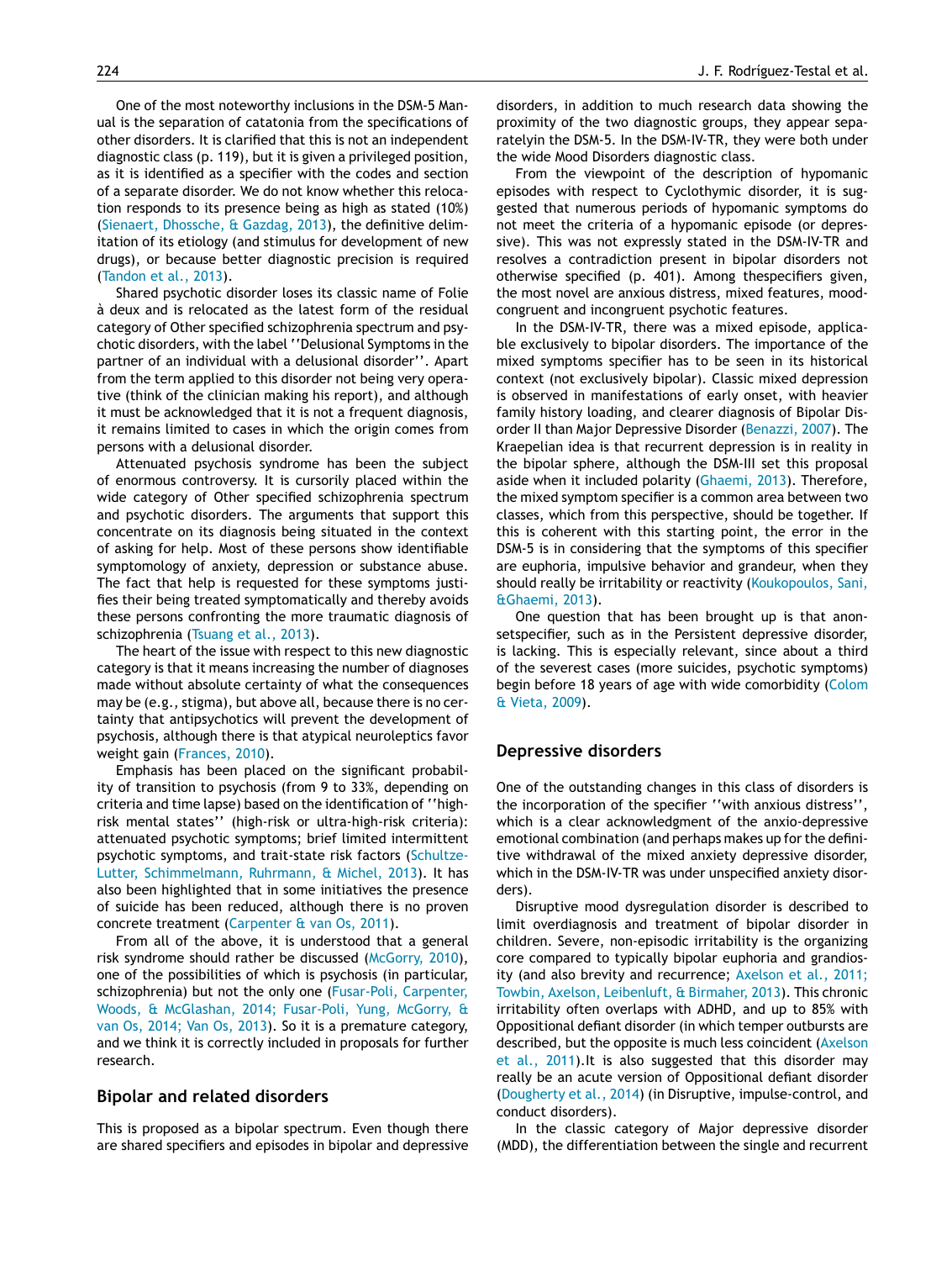episode disappears. It is based on the premise that both manifestations were etiologically different, with different vulnerabilities, although all the recurrent forms are not necessarily chronic. Priority is given to course, so chronic forms of MDD (over two years of continuous symptomatology) and Dysthymic disorder (DD) are integrated in the new Persistent depressive disorder (Dysthymia) (PDD). Regardless of its already having been known that most of those who met the diagnostic criteria for DD were also diagnosed with double depression (MDD plus DD), this reorganization brings up several problems. On one hand, MDD then becomes a provisional diagnosis (depending on whether the symptomology becomes chronic or not), and in fact, Criterion D does not exclude PDD. It is in the specification where it indicates whether to treat dysthymia (pure dysthymic syndrome), a persistent major depressive episode, or two intermittent types depending on whether the major depressive episode is present at the time of assessment.

On the other hand, DD showed favorable coursein the DSM-IV-TR in up to 50% of cases (even if it was double depression), so very heterogeneous conditions have been assembled under the sign of the PDD which impedes its study ([Rhebergen](#page-10-0) [&](#page-10-0) [Graham,](#page-10-0) [2014\).](#page-10-0) To summarize, the former concept of dysthymia has little time left (which is why it appears in parentheses), and the point on which this new disorder turns is the chronicity of the depressive manifestation, which is why all the specifiers available, most of which are inapplicable to pure dysthymic syndrome, are added. So do we then definitely reject study of depressive personality, the origin of DD?

Premenstrual dysphoric disorder already widens the first line of mental disorders (in the DSM-IV-TR, it was among the unspecified forms and research criteria). Arguments have been made against its inclusion, in the sense that it will point to and harm women and that it is a manifestation fabricated by pharmaceutical companies ([Hartlage,](#page-9-0) [Breaux,](#page-9-0) [&](#page-9-0) [Yonkers,](#page-9-0) [2014\).](#page-9-0) What is true is that research has not been sufficiently conclusive, that overvaluing of many indicators is favored [\(Gómez-Márquez,](#page-9-0) [García-García,](#page-9-0) [Benítez-Hernández,](#page-9-0) [Bernal-Escobar,](#page-9-0) [&](#page-9-0) [Rodríguez-Testal,](#page-9-0) [2007\),](#page-9-0) and that criteria that the symptoms appear in at least two cycles, but not consecutive, will increase diagnosis unnecessarily.

One of the most debated questions refers to bereavement and possible risk of overdiagnosis in what has been called medicalization of bereavement ([Frances,](#page-8-0) [2010\).](#page-8-0) The DSM-IV-TR was clear in excluding bereavement from major depressive episode (Criterion E). There was a possibility that a diagnosis of MDD was indicated if the symptoms were lasting (persisting for longer than two months) and especially, with aggravation of symptoms (e.g., suicidal ideation or marked psychomotor retardation) ([APA,](#page-8-0) [2000;](#page-8-0) p. 741). More so, on page 373, it was suggested that MDD could take place starting with a severe psychosocial stressor, such as the death of a loved one or divorce, which made bereavement equivalent to other stressors. Therefore, bereavement is not a disorder and is diagnosed when the symptomology is severe and characteristic of MDD.

But the heart of the problem is that in major depressive episode the DSM-5 does not specify the exclusion of bereavement, which gives us to understand that the figures for MDD identification will increase [\(Maj,](#page-9-0) [2013\),](#page-9-0) when in reality, the symptomology comes from a normal reaction of bereavement (and even though bereavement is expressly excluded in the definition of a mental disorder, p. 20).

In the DSM-5 section on conditions for further study, criteria are given for a Persistent complex bereavement disorder. The essence of this proposal stems from suffering for the death of someone with whom he or she had a close relationship, with presence of clinically significant symptomology on more days than not, and which persists for at least 12 months in adults (and at least six months in children). There would therefore be some continuity from the DSM-IV-TR (in the sense of dealing with a diagnosable condition), lengthening the time span [\(APA,](#page-8-0) [2013c\).](#page-8-0) Some data suggest that around 10% of bereavements would fit in the description of a disorder (violent deaths, or traumatic, such as the death of a child) ([Bryant,](#page-8-0) [2013\).](#page-8-0) The problem comes from the DSM-5 criteria themselves: Reactive distress to the death, persistent yearning/longing for the deceased, social/identity disruption, which break with the idea of the previous edition of the DSM and pose terms of doubtful diagnostic validity since they refer rather to a process of bereavement that can be lengthy, but not pathological.

#### **Anxiety disorders**

Childhood characteristics such as selective mutism or separation anxiety disorder are studied in the diagnostic class related to Anxiety disorders. In this one, it is clearly specified by its possible presence in adults, although in reality the DSM-IV-TR did not exclude its diagnosis (p. 123). Perhaps the limitation of the previous edition is that it forced the onset to be before 18 years of age. Research shows that in some adults, onset is later ([Bögels,](#page-8-0) [Knappe,](#page-8-0) [&](#page-8-0) [Clark,](#page-8-0) [2013\).](#page-8-0) In view of this, transitions between the various Anxiety disorders to which it can lead, as well as its relationship with Dependent personality disorder, question the validity of this category.

In the case of Specific phobia, and given the changes that include Illness anxiety disorder in another of the diagnostic classes, it is very deficient in that there are no explanations about it, e.g., in differential diagnosis for classic nosophobia.

The classic concept of Social phobia will disappear in future classifications due to the term used in the literature, Social anxiety disorder, with the specification of whether it refers exclusively to performance anxiety (talking or addressing a group).

Panic disorder and agoraphobia remain in this classification as independent disorders. Although it is true that by doing this it is desired to acknowledge that the origin of agoraphobia is not always panic, it is no less true that now there will be two frequent comorbid diagnoses.

In general terms, the role of panic attacks as a specifier, in reality an authentic subsyndrome present in all psychopathology, would have to be emphasized. It is now limited to two forms: expected and unexpected [\(APA,](#page-8-0) [2013c\)](#page-8-0) (instead of unexpected, situationally bound (cued), and situationally predisposed in the DSM-IV-TR).

Generally, indicating over six months of symptomology to avoid overdiagnosis in Anxiety disorders may be an adequate measure. Precisely because of it, the role of Limited symptom attacks (fewer than four indicators out of a total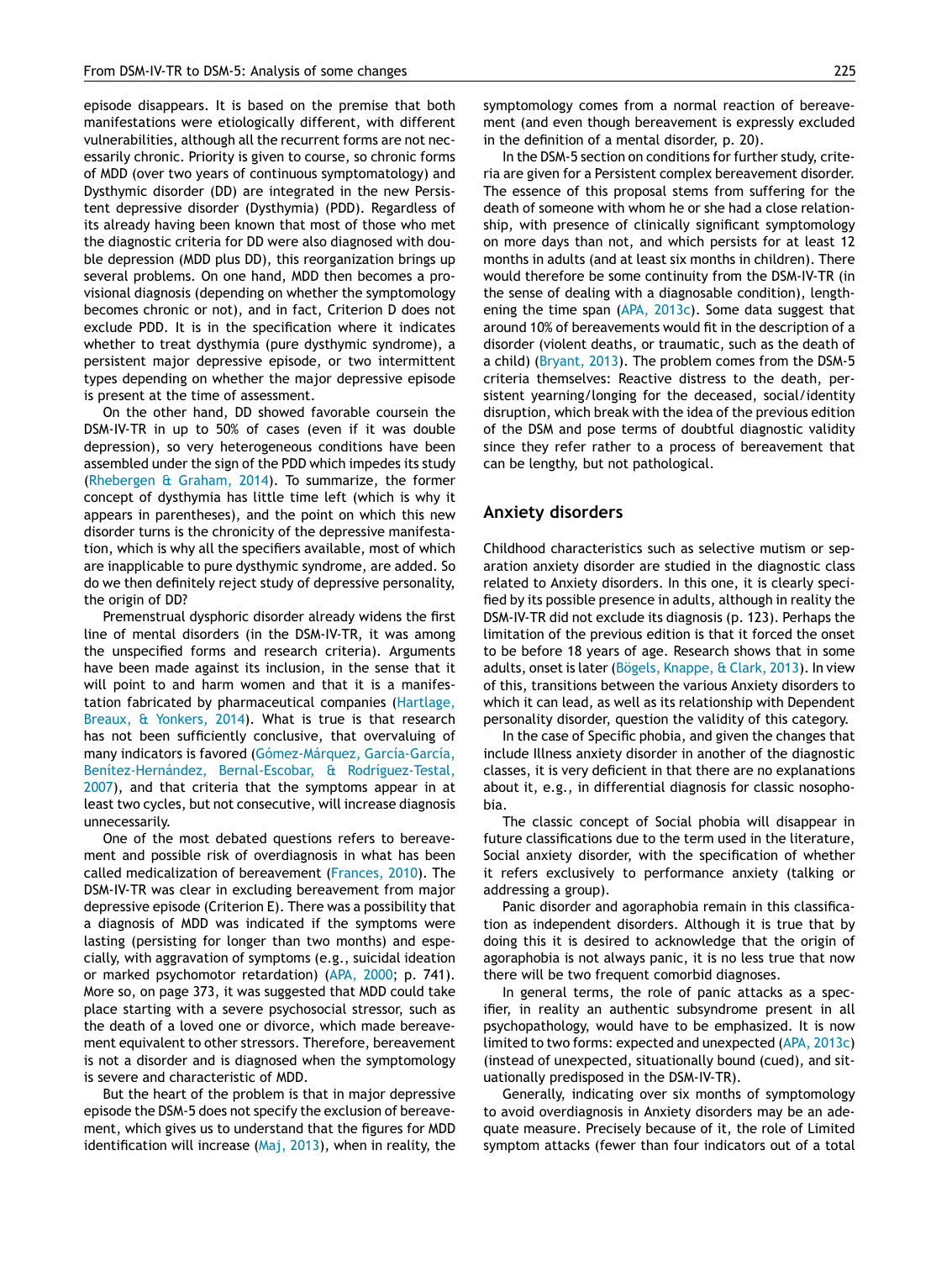of 13) must be shown in the forms of anxiety with another specification, and that seems to stabilize it as another risk syndrome.

## **Obsessive-compulsive and related disorders**

Consideration of manifestations about the concept of obsession-compulsion may be acknowledged as true. It is bound to a tradition that began in the nineteen-nineties [\(Hollander,](#page-9-0) [1998;](#page-9-0) [Hollander,](#page-9-0) [Kim,](#page-9-0) [Braun,](#page-9-0) [Simeon,](#page-9-0) [&](#page-9-0) [Zohar,](#page-9-0) [2009;](#page-9-0) [Hollander](#page-9-0) [&](#page-9-0) [Rosen,](#page-9-0) [2000\),](#page-9-0) and was suggested as a spectrum that spans from the most compulsive to impulsive.It includes,e.g., impulse-control disorders, addictions, eating disorders, and hypochondria ([Abramowitz,](#page-8-0) [McKay,](#page-8-0) [&](#page-8-0) [Taylor,](#page-8-0) [2007;](#page-8-0) [Phillips](#page-8-0) et [al.,](#page-8-0) [2010\).](#page-8-0) This diagnostic class, half-way between anxiety and depressive disorders, is now made up of: Obsessive-compulsive disorder (OCD), Body dysmorphic disorder (BDD), Hoarding disorder (HD), Trichotillomania (which announces the following term proposal: hair-pulling disorder), Excoriation disorder (skinpicking), and so forth (e.g.,Obsessional jealousy).

The specification insight (good or fair insight, poor insight, and absent insight/delusional beliefs) is introduced for OCD, BDD and HD. In BDD in particular, it was observed that there were few differences among cases with or without delusions, and identical response to drugs, so it was preferable to specify insight than give an additional diagnosis in the psychotic spectrum [\(Phillips,](#page-10-0) [Hart,](#page-10-0) [Simpson,](#page-10-0) [&](#page-10-0) [Stein,](#page-10-0) [2014\).](#page-10-0) The specification With muscle dysmorphia is also added for this disorder, and those who show objective defects in appearance are placed in Other specified obsessive-compulsive and related disorders.

On the other hand, manifestations such as HD have been given backing ([Mataix-Cols](#page-9-0) et [al.,](#page-9-0) [2010\),](#page-9-0) and nevertheless, it clearly overlaps with Obsessive-compulsive personality disorder.The text points out that both diagnoses are possible, although HD is suggested for more severe cases. Therefore, and like manifestations qualified as body-focused Repetitive behavior disorder (nail-biting, lip-biting, or cheek chewing), these manifestations may not have sufficient entity and require more research to determine whether they should be considered isolated disorders.

# **Trauma and stressor-related disorders**

For quite a long time it has been suggested that the classic posttraumatic stress and adaptive anxiety disorders be separated because of their different pathological mechanisms. This class of disorders includes Disinhibited social engagement disorder, Posttraumatic stress disorder (better differentiation of key symptoms of three to four indicators, especially for emotional response), Acute stress disorder (not only dissociative symptoms are emphasized), and Adjustment disorders. Forms with another specification are placed in persistent complex bereavement disorder.

# **Dissociative disorders**

In this group we emphasize the inclusion of dissociative fugue as a specifier of Dissociative amnesia, and inclusion of the concept of possession among the criteria for Dissociative identity disorder. Possession was already contemplated in the DSM-IV-TR under the unspecified forms among versions of the Dissociative trance disorder ([Spiegel](#page-10-0) et [al.,](#page-10-0) [2013\),](#page-10-0) but here it is given an appropriate place in the definition of dissociated identity.

#### **Somatic symptom and related disorders**

Profound transformations have been made in this chapter. It could be said that the organizing principle has been changed from somatization to the main reference of somatic symptoms, whether medically explained or not. The idea is that if it is medically unexplained, the patient's experience is delegitimized [\(Dimsdale](#page-8-0) [&](#page-8-0) [Levenson,](#page-8-0) [2013\),](#page-8-0) but the consequences of considering anyone with at least one physical illness asa mental disorder may not be the best idea [\(Frances](#page-9-0) [&](#page-9-0) [Nardo,](#page-9-0) [2013\).](#page-9-0)

Reclustering the Somatization disorder, Undifferentiated somatoform disorder, and Pain disorder categories makes sense because of the complexity of the criteria necessary for the first diagnosis, and lassitude with respect to the second, affecting validity of the diagnostic classification. However, this clusteris described very ambiguously under the name Somatic symptom disorder (SSD): At least one somatic symptom that is distressing or results in significant disruption of daily life, with excessive thoughts, feelings, or behaviors related to the somatic symptoms, and causing disproportionate thoughts, high level of anxiety, or excessive time devoted to these symptoms (p. 311). It is an imprecise definition from including any somatic symptom to referring vaguely to worry and anxiety.

Research has suggested that the total number of symptoms is more relevant than whether they are unexplained or not, which is related to disability and overuse of healthcare services ([Sharpe,](#page-10-0) [2013\),](#page-10-0) even after having adjusted the emotional variables and with extensive samples ([Tomenson](#page-10-0) et [al.,](#page-10-0) [2013\).](#page-10-0) The importance of a larger number of indicators among the psychological symptoms supports the posture of the DSM-5 [\(Voigt](#page-10-0) et [al.,](#page-10-0) [2012;](#page-10-0) [Wollburg,](#page-10-0) [Voigt,](#page-10-0) [Braukhaus,](#page-10-0) [Herzog,](#page-10-0) [&](#page-10-0) [Löwe,](#page-10-0) [2013\).](#page-10-0) However, this also means that a poly presentation is more relevant than a monosymptomatic one (it is unlikely that many symptoms respond to a reference illness) ([Rief](#page-10-0) [&](#page-10-0) [Martin,](#page-10-0) [2014\),](#page-10-0) and certain more detailed processes could improve the diagnostic pattern: selective attention to bodily signals, dysfunctional cognitions as catastrophizing interpretations of bodily signals, persistent attribution, excessive health-care use, avoidance and decreased activity, or functional impairment [\(Löwe](#page-9-0) et [al.,](#page-9-0) [2008\).](#page-9-0) No examples are given in the criteria, so it is easy to predict that diagnoses in this category will increase.

Another question that attracts attention is the express mention made in the differential diagnosis of SSD in which it is stated that the presence of somatic symptoms is not sufficient to make this diagnosis, because it excludes irritable bowel syndrome or fibromyalgia (p. 314), and contradictorily, are later dealt with in Other conditions that may be a focus of clinical attention, such as manifestations with a defined etiology. Some authors, even in characterizing SSD, have suggested the presence of these disorders, as well as chronic fatigue syndrome or the forms of multiple chemical sensitivity ([Rief](#page-10-0) [&](#page-10-0) [Martin,](#page-10-0) [2014\).](#page-10-0)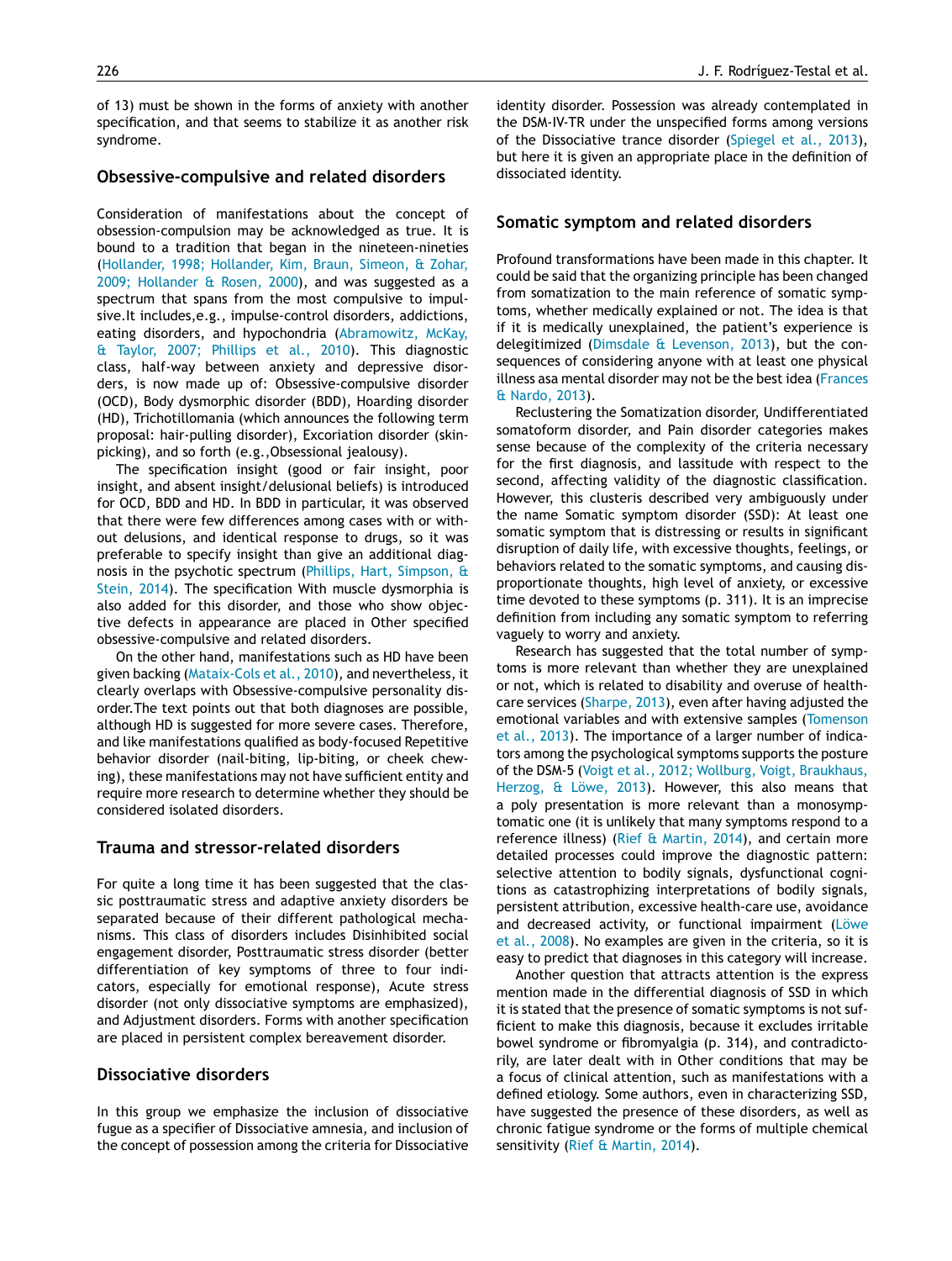Although the difference between SSD and Illness anxiety disorder (IAD) concentrates on the presence or not of illnesses ([Starcevic,](#page-10-0) [2013\),](#page-10-0) there is some overlapping among symptoms of both entities, because of imprecision in crucial measurable behavioral and cognitive symptoms (e.g., rumination) ([Rief](#page-10-0) [&](#page-10-0) [Martin,](#page-10-0) [2014\).](#page-10-0)

Another novelty of the DSM-5 is that many of the persons diagnosed with classic hypochondria will now be identified as SSD ([APA,](#page-8-0) [2013b\).](#page-8-0) The concept of hypochondria has been withdrawn because in addition to being derogatory, it could condition the therapeutic relationship. In the concept of hypochondria there are two contents: the belief in an unspecified disease (overvalued idea, even delusional), and fear of developing the disease ([Noyes,](#page-9-0) [Carney,](#page-9-0) [&](#page-9-0) [Langbehn,](#page-9-0) [2004\).](#page-9-0) Research on IAD requires that what is considered normal functioning be well defined, since presence of hypochondria from 2-13% is recorded [\(Weck,](#page-10-0) [Richtberg,](#page-10-0) [&](#page-10-0) [Neng,](#page-10-0) [2014\)](#page-10-0) (5.72% life prevalence), far above 1%, and although it is true that classic hypochondria was infrequent and difficult to diagnose [\(Sunderland,](#page-10-0) [Newby,](#page-10-0) [&](#page-10-0) [Andrews,](#page-10-0) [2013\),](#page-10-0) is it not like diagnosing overweight instead of obesity? In a medicalized society with strong concern for health, are we not going to find an increase in persons who meet the diagnosis for IAD?

Medical emphasis is obvious in the Conversion disorder (Functional neurological symptom disorder), justified by a lower percentage of cases in which a neurological etiology has been found. The question of whether to locate conversion among the dissociative manifestations (such as dissociative sensorimotor disorder [\(Spiegel](#page-10-0) et [al.,](#page-10-0) [2013\)](#page-10-0) or in relation to somatic symptoms, where paralysis fits well, but seizures worse, goes way back.

Psychological factors affecting other medical conditions is a controversial class. They wereconsidered separately from Axis I disorders as a complement to them in the DSM-IV-TR. Many subjects studied by health psychology are thus understood as a mental disorder, e.g., the relationship between chronic stress and hypertension or anxiety and asthma. Functional syndromes such as migraine, irritable bowel syndrome, fibromyalgia, or idiopathic medical symptoms, such as pain, fatigue and dizziness are also located here (already indicated in SSD, p. 311).

Finally, we believe it is appropriate to include Factitious disorder in this diagnostic class because it also uses the body and illness as a vehicle for communicating distress.

#### **Feeding and eating disorders**

This section includes Pica, Rumination disorder, and Avoidant/restrictive food intake disorder. The last needs to be studied further to clarify its relationship with anorexia (may precede it) and conversion, given its link to concepts of functional dysphagia and globushystericus (p. 319), or its relationship to anxiety (avoidance, frequent traumatic origin, comorbidity).In fact, the same possibility of diagnosis is given in the description of phobias without explanation in the differential. Furthermore, many of these expressions may be limited and not require intervention [\(Attia](#page-8-0) et [al.,](#page-8-0) [2013\),](#page-8-0) so their usefulness is not seen, but risk of overdiagnosis is.

Adjustments have been made in Anorexia nervosa (e.g., the requirement of amenorrhea has been withdrawn), and frequency of binges in Bulimia nervosa and Binge-eating disorder (they are equivalent: at least one binge per week for three months or more) ([Call,](#page-8-0) [Walsh,](#page-8-0) [&](#page-8-0) [Attia,](#page-8-0) [2013\).](#page-8-0) Some studies concentrating on eating disorders with the new criteria back the modifications made ([Stice,](#page-10-0) [Marti,](#page-10-0) [&](#page-10-0) [Rohde,](#page-10-0) [2013\),](#page-10-0) even a slight increase in binge eating (0.2% in men and women) ([Hudson,](#page-9-0) [Coit,](#page-9-0) [Lalonde,](#page-9-0) [&](#page-9-0) [Pope,](#page-9-0) [2012\).](#page-9-0) It has been proposed, however, that overvaluing shape and weight be included in this disorder, which would diminish its prevalence [\(Grilo,](#page-9-0) [2013\)](#page-9-0) and make the group more coherent. It certainly seems strange that a description of a person who binge eats, does not compensate for it, and feels ill, and is neither anorexia nor bulimia.

#### **Substance-related and addictive disorders**

In this diagnostic class, the concept of dependence has been withdrawn, because it is derogatory, and abuse because it is not very reliable (it was sufficient for one indicator to be met) ([Regier,](#page-10-0) [Kuhl,](#page-10-0) [&](#page-10-0) [Kupfer,](#page-10-0) [2013\).](#page-10-0) Research shows that although the Substance use disorder has no natural threshold, it agrees with the version in the DSM-IV-TR [\(Hasin](#page-9-0) et [al.,](#page-9-0) [2013;](#page-9-0) [Peer](#page-9-0) et [al.,](#page-9-0) [2013\).](#page-9-0) Inclusion of the concept of craving makes it possible to relate it to DSM and ICD classifications, and the set of changes made will differentiate compulsive behavior in seeking a substance better ([Obiols,](#page-9-0) [2012\).](#page-9-0)

Diagnosis of Gambling disorder is transferred from the chapter on impulse-control disorders to the present diagnosis class (same brain reward system).Reference is made to a Gambling disorder (and not pathological gambling as redundant and stigmatizing), and Criterion 8 in the DSM-IV-TR (illegal acts such as forgery, fraud, theft, etc.) disappears. Diagnosis goes from at least five to ten indicators to at least four to nine. It is suggested that although this modification may increase prevalence (or else the DSM-IV-TR underestimated it), the agreement between the DSM-IV-TR and the DSM-5 is over 99% [\(Petry,](#page-10-0) [Blanco,](#page-10-0) [Jin,](#page-10-0) [&](#page-10-0) [Grant,](#page-10-0) [in](#page-10-0) [press\).](#page-10-0)

#### **Neurocognitive disorders**

The incorporation of Minor neurocognitive disorders (mNCD) has awakened controversy. It should be recalled, however, that it was already suggested in DSM-IV-TR, both in Appendix B (Criteria and axes provided for further study), and in the section on cognitive disorders not otherwise specified (mild neurocognitive disorder). Inclusion in the DSM-5 and its presentation along with Major neurocognitive disorder MNCD (due to Alzheimer's disease, frontotemporal, with Lewy bodies, etc.) is another example of continuation.

The problem is similar to the attenuated psychosis syndrome described above, since it is oriented by data on transition rates, in this case toward dementia (from 6-10% per year in epidemiological studies, higher in clinical samples) [\(Petersen](#page-9-0) et [al.,](#page-9-0) [2009\),](#page-9-0) and therefore, mNCD is taken as a prodrome of dementias (mainly Alzheimer's disease) ([Gauthier](#page-9-0) et [al.,](#page-9-0) [2006\).](#page-9-0) Other data show that heterogeneity is the norm and that transition indicators with participants from the community are much lower (3%) [\(Decarli,](#page-8-0) [2003;](#page-8-0) [Gauthier](#page-8-0) et [al.,](#page-8-0) [2006\).](#page-8-0) Therefore, this incorporation in the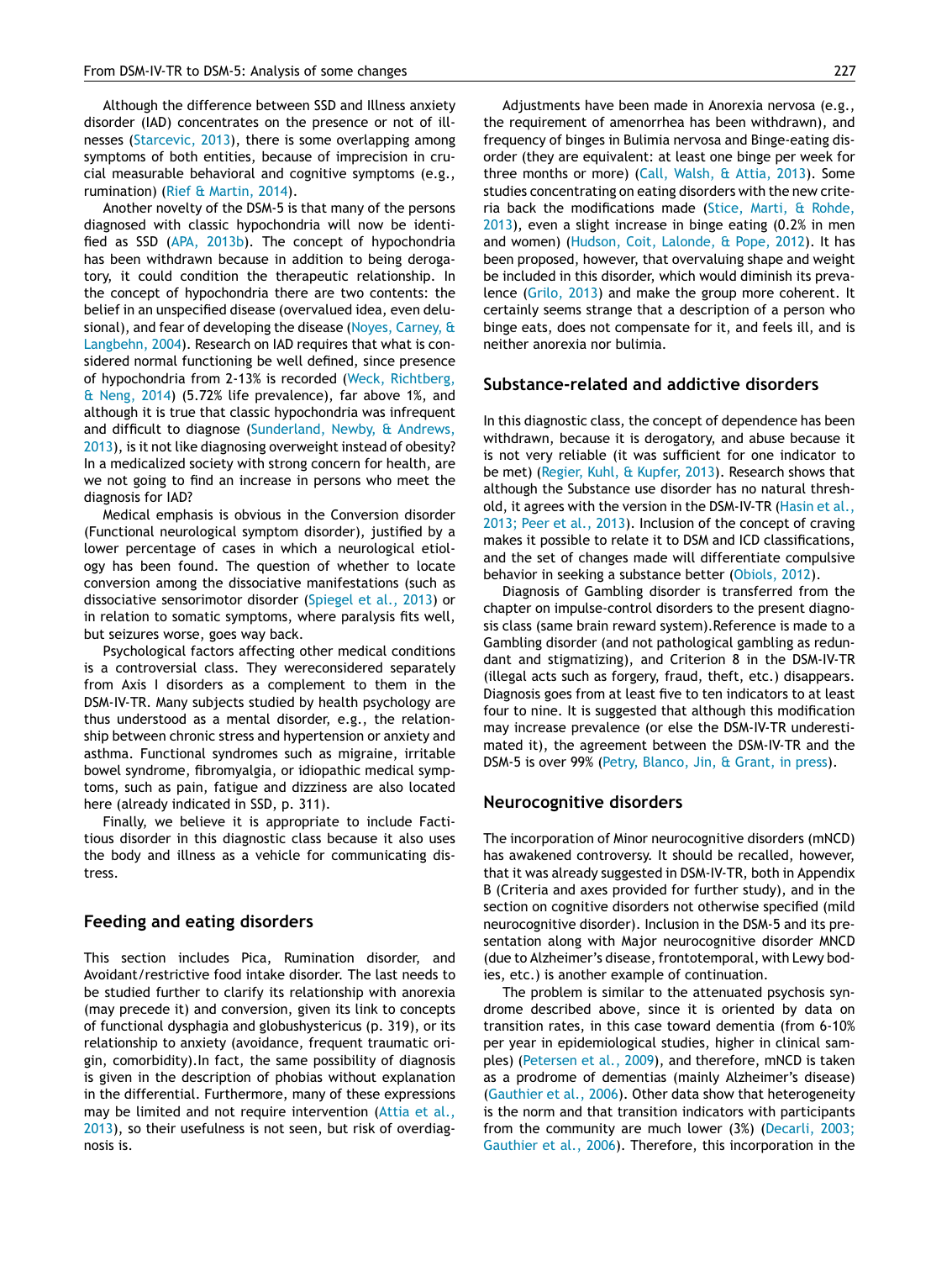DSM-5 favors excessive medicalization ([Frances,](#page-8-0) [2010\)](#page-8-0) and confusion between aging, cognitive deterioration associated with aging, and the development of a neurodegenerative process. Research must find a way to make a precise distinction between decline and deterioration. But the most questionable, from a psychopathological viewpoint is that a mNCD is identified without any functional impairment, without any interference in the activities of daily life (Criterion B). In addition to its arguable validity for a diagnostic classification of mental disorders, what personal, social and even legal implications does this have?

We do consider appropriate the domains proposed for the study of NCD (Complex attention, executive function, learning and memory, expressive and receptive language, perceptual-motor, social cognition), adoption of a characteristic neuropsychological language (possible or probable illness), and integration of the classic amnesic disorder in NCD.

#### **Personality disorders**

The chapter on personality disorders (PD) is mentioned as an example of incorporation of dimensionality in the DSM-5. However, this novelty has become a step taken without conviction, a sort of yes but no. On one hand, the previous categorical classification was not backed by research (neither disorders nor their clusters) [\(Livesley,](#page-9-0) [2011;](#page-9-0) [Pull,](#page-9-0) [2014;](#page-9-0) [Tyrer,](#page-9-0) [Crawford,](#page-9-0) [&](#page-9-0) [Mulder,](#page-9-0) [2011\),](#page-9-0) and nevertheless, their basic criteria remain unchanged. On the other hand, the dimensional contribution appears in Section III of the Manual (among the emerging measures and models), so it is complementary and probably not secondary in the clinic.

This proposal fits the Big Five factor model ([Krueger](#page-9-0) [&](#page-9-0) [Markon,](#page-9-0) [2014\),](#page-9-0) and the Manual includes a complete version, another summarized for adults, and one for informants [\(APA,](#page-8-0) [2013d,](#page-8-0) [2013e,](#page-8-0) [2013f\).](#page-8-0) It consists of five domains: negative affectivity/emotional stability, detachment/extraversion, antagonism/agreeableness, disinhibition/conscientiousness, psychoticism/lucidity, and 25 personality trait facets. However, some components analyzed do not show acceptable reliability (see in [Krueger,](#page-9-0) [Derringer,](#page-9-0) [Markon,](#page-9-0) [Watson,](#page-9-0) [&](#page-9-0) [Skodol,](#page-9-0) [2012\),](#page-9-0) and [Widiger](#page-10-0) [\(2011\)](#page-10-0) criticizes the DSM-5 for developing an own dimensional system when others had already been established and consolidated. The truth is that this discourages its use.

It has often been suggested that this perspective is too complicated for daily use by the clinician [\(First,](#page-8-0) [2011;](#page-8-0) [Tyrer](#page-8-0) et [al.,](#page-8-0) [2011\),](#page-8-0) and however, doctors often analyze the results of a hemogram, for example, considering different dimensions and combinations. The psychometric tradition in psychology and the model of the broad factors is sufficiently solid to be able to understand and apply a model similar to the one described.

Another of the criticisms refers to the Manual offering characterization of some specific PDs (antisocial, avoidant, borderline, narcissistic, obsessive-compulsive, and schizotypal disorders), but not others (they did not have sufficient backing). On the other hand, it is hardly mentioned that in the case of Antisocial personality disorder, there is a specification of psychopathic symptoms (in addition to its definition), which could contribute to making the differences debated for so long about the antisocial personality concept more precise.

#### **Final comments**

The latest edition of the DSM was started before publication of the TR revision of the DSM-IV. It has been a very publicized, elaborate and long-awaited text (first as DSM-V and finally as DSM-5). Since then, criticisms have been varied,some coincide with past editions (e.g., tendency to reification of disorders or presence of marketing by the pharmacology industry) [\(Obiols,](#page-9-0) [2012;](#page-9-0) [Reed,](#page-9-0) [Anaya,](#page-9-0) [&](#page-9-0) [Evans,](#page-9-0) [2012\);](#page-9-0) others have addressed poorly written text and lack of clarity in some criteria, plus the signs that will favor an increase in diagnoses with its application: the requirements for meeting some diagnoses are lowered, new disorders are incorporated, variants of normal behavior are included, among other arguments [\(Frances,](#page-8-0) [2010;](#page-8-0) [George](#page-8-0) [&](#page-8-0) [Regier,](#page-8-0) [2013\).](#page-8-0)

Doubtless, what exactly a risk syndrome is and how it should be approached will have to be well explained, since it could derive in the same treatment being applied for a disorder as its risk factor, and that says little in favor of intervention precision. At the same time, it would require an education to discriminate and balance prevention and stigma, a labor that compromises the science, and social agents. In this sense, mention has been made before of the attenuated psychosis syndrome (which in the end is proposed for later study) and the mNCD. But there are other examples: Suicidal behavior disorder and Nonsuicidal self-injury are proposed for further study. The first case attracts attention in that it is considered difficult to observe outside of the context of other disorders (bipolar disorders, depressive, etc.) (p. 803). In the second case, it seems that the greatest emphasis is on differentiating it from the first [\(Butler](#page-8-0) [&](#page-8-0) [Malone,](#page-8-0) [2013\),](#page-8-0) although nothing indicates specific treatments in this sense, or that it makes sense to separate it from disorders such as borderline personality or posttraumatic stress. In fact, much of the content of the DSM-5 does not resolvedoubts about whether the descriptions contained in the DSM-5 are valid, or whether or not the Manual's reliability has improved, so it is difficult to take this classification as a guideline for treatment [\(Timimi,](#page-10-0) [2014\).](#page-10-0)

One of the decisions that we think has to do not only with its validity, but with the clinical usefulness of a diagnostic system, is the elimination of the multiaxial system in the DSM-5. Regardless of comorbidity between Axes I and II, in the daily clinic, the information from different contents is necessary. Although it is true that a disability scale is included (the *WHO Disability Assessment Schedule*, located in Appendix III), there is no express reference to its application in diagnosis. It has been suggested that there are numerous specifiers present throughout the classification that make up for this content [\(Harris,](#page-9-0) [2014\),](#page-9-0) but neither does it guarantee it nor is it the same. It is also true that, as in earlier editions, the content includes other conditions that may be a focus of clinical attention (e.g., relational problems), of strong relevance along with everything else that makes up Axis IV and which should serve the clinician to contextualize a problem, and research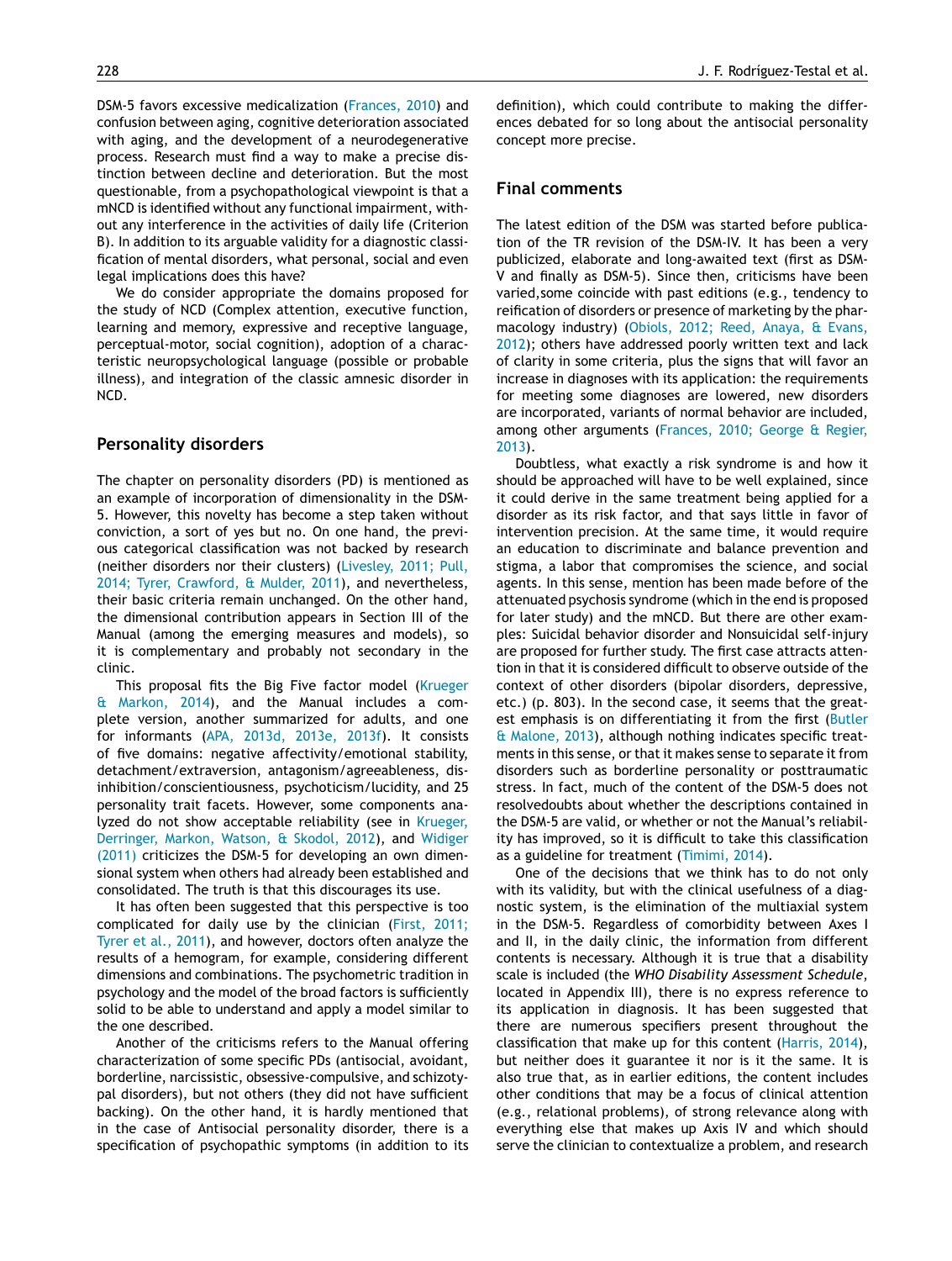<span id="page-8-0"></span>on delimiting participating variables, but there is no clear pattern combining the information.

It could be said, as a closing point, that this version of the DSM does not make anybody happy. For some, because it is obvious that the approach goes in the direction of biological reductionism (which does not fit in with what affects human beings), while for others the DSM-5 stops short, as it would require a larger number of biological markers, physiological risk factors and genetic results to determine mental illnesses ([Kupfer](#page-9-0) [&](#page-9-0) [Regier,](#page-9-0) [2011\).](#page-9-0)

Although we have not reviewed all the diagnostic classes, in some, there are details of interest (such as in Sexual dysfunctions) and even among the proposals for further study (such as the Internet gaming disorder), we propose some points that should be taken into account for the upcoming electronic version of the DSM (ver. 5.1, now being spoken of):

The validity of the diagnoses and their clusters needs more in-depth study (perhaps decreasing and integrating categories) and they need to be separated them from the variants of behavior. Just as terms are changed because they are derogatory, alternatives for action that minimize the stigma associated with diagnoses must also be studied and generated ([Kapur,](#page-9-0) [Cooper,](#page-9-0) [O'Connor,](#page-9-0) [&](#page-9-0) [Hawton,](#page-9-0) [2013\).](#page-9-0) It is imperative to study and dimension distress, and relate it to the characteristics of the context to offer a more integral view of human suffering. If one of the goals of the DSM-5 was alignment with the ICD-11 (Blashfield et al., 2014), it could be added that they should suggest integrative dimensional forms [\(Harkness,](#page-9-0) [Reynolds,](#page-9-0) [&](#page-9-0) [Lilienfeld,](#page-9-0) [2014\)](#page-9-0) from other spheres of knowledge.

# **References**

- Abramowitz, J., McKay, D., & Taylor, S. (2007). *[Obsessive-](http://refhub.elsevier.com/S1697-2600(14)00012-X/sbref0005)[Compulsive](http://refhub.elsevier.com/S1697-2600(14)00012-X/sbref0005) [Disorder:](http://refhub.elsevier.com/S1697-2600(14)00012-X/sbref0005) [Subtypes](http://refhub.elsevier.com/S1697-2600(14)00012-X/sbref0005) [and](http://refhub.elsevier.com/S1697-2600(14)00012-X/sbref0005) [Spectrum](http://refhub.elsevier.com/S1697-2600(14)00012-X/sbref0005) [Conditions](http://refhub.elsevier.com/S1697-2600(14)00012-X/sbref0005)*[.](http://refhub.elsevier.com/S1697-2600(14)00012-X/sbref0005) [New](http://refhub.elsevier.com/S1697-2600(14)00012-X/sbref0005) [York:](http://refhub.elsevier.com/S1697-2600(14)00012-X/sbref0005) [Elsevier.](http://refhub.elsevier.com/S1697-2600(14)00012-X/sbref0005)
- Adam, D. (2013). [Mental](http://refhub.elsevier.com/S1697-2600(14)00012-X/sbref0010) [health:](http://refhub.elsevier.com/S1697-2600(14)00012-X/sbref0010) [On](http://refhub.elsevier.com/S1697-2600(14)00012-X/sbref0010) [the](http://refhub.elsevier.com/S1697-2600(14)00012-X/sbref0010) [spectrum.](http://refhub.elsevier.com/S1697-2600(14)00012-X/sbref0010) *[Nature](http://refhub.elsevier.com/S1697-2600(14)00012-X/sbref0010)*[,](http://refhub.elsevier.com/S1697-2600(14)00012-X/sbref0010) *[496](http://refhub.elsevier.com/S1697-2600(14)00012-X/sbref0010)*[,](http://refhub.elsevier.com/S1697-2600(14)00012-X/sbref0010)  $416 - 418$
- American Psychiatric Association APA (2000). *[Diagnostic](http://refhub.elsevier.com/S1697-2600(14)00012-X/sbref0015) [and](http://refhub.elsevier.com/S1697-2600(14)00012-X/sbref0015) [Sta](http://refhub.elsevier.com/S1697-2600(14)00012-X/sbref0015)[tistical](http://refhub.elsevier.com/S1697-2600(14)00012-X/sbref0015) [Manual](http://refhub.elsevier.com/S1697-2600(14)00012-X/sbref0015) [of](http://refhub.elsevier.com/S1697-2600(14)00012-X/sbref0015) [Mental](http://refhub.elsevier.com/S1697-2600(14)00012-X/sbref0015) [Disorders,](http://refhub.elsevier.com/S1697-2600(14)00012-X/sbref0015) [Text](http://refhub.elsevier.com/S1697-2600(14)00012-X/sbref0015) [Revision](http://refhub.elsevier.com/S1697-2600(14)00012-X/sbref0015)*[.](http://refhub.elsevier.com/S1697-2600(14)00012-X/sbref0015) *[DSM-IV-TR](http://refhub.elsevier.com/S1697-2600(14)00012-X/sbref0015)* [Washington](http://refhub.elsevier.com/S1697-2600(14)00012-X/sbref0015) [DC:](http://refhub.elsevier.com/S1697-2600(14)00012-X/sbref0015) [APA.](http://refhub.elsevier.com/S1697-2600(14)00012-X/sbref0015)
- American Psychiatric Association, APA (2013a). *Clinician-Rated Dimensions of Psychosis Symptom Severit*. Available from: <http://www.dsm5.org/Pages/Feedback-Form.aspx> [accessed April 23, 2014]
- American Psychiatric Association, APA (2013b). *[Diagnostic](http://refhub.elsevier.com/S1697-2600(14)00012-X/sbref0025) [and](http://refhub.elsevier.com/S1697-2600(14)00012-X/sbref0025) [Sta](http://refhub.elsevier.com/S1697-2600(14)00012-X/sbref0025)[tistical](http://refhub.elsevier.com/S1697-2600(14)00012-X/sbref0025) [Manual](http://refhub.elsevier.com/S1697-2600(14)00012-X/sbref0025) [of](http://refhub.elsevier.com/S1697-2600(14)00012-X/sbref0025) [Mental](http://refhub.elsevier.com/S1697-2600(14)00012-X/sbref0025) [Disorders](http://refhub.elsevier.com/S1697-2600(14)00012-X/sbref0025) [\(DSM](http://refhub.elsevier.com/S1697-2600(14)00012-X/sbref0025) [5\)](http://refhub.elsevier.com/S1697-2600(14)00012-X/sbref0025)*[.](http://refhub.elsevier.com/S1697-2600(14)00012-X/sbref0025) [Arlington,](http://refhub.elsevier.com/S1697-2600(14)00012-X/sbref0025) [VA:](http://refhub.elsevier.com/S1697-2600(14)00012-X/sbref0025) [APA.](http://refhub.elsevier.com/S1697-2600(14)00012-X/sbref0025)
- American Psychiatric Association, APA (2013c). *Highlights of Changes from DSM-IV-TR to DSM-5*. Available from: <http://www.psychiatry.org/dsm5> [accessed April 23, 2014]
- American Psychiatric Association, APA (2013d). *The Personality Inventory for DSM-5-BriefForm (PID-5-BF)-Adult. Avail*able from: <http://www.dsm5.org/Pages/Feedback-Form.aspx> [accessed April 23, 2014]
- American Psychiatric Association, APA (2013e). *The Personality Inventory for DSM-5--Informant Form (PID-5-IRF)--Adult. Avail*able from: <http://www.dsm5.org/Pages/Feedback-Form.aspx> [accessed April 23, 2014]
- American Psychiatric Association, APA (2013f). *The Personality Inventory for DSM-5 (PID-5)-Adult*. Available from: <http://www.dsm5.org/Pages/Feedback-Form.aspx> [accessed April 23, 2014]
- Attia, E., Becker, A. E., Bryant-Waugh, R., Hoek, H. W., Kreipe, R. E., Marcus, M. D., Mitchell, J. E., Striegel, R. H., Walsh, B. T., Wilson, G. T., Wolfe, B. E., & Wonderlich, S. (2013). [Feeding](http://refhub.elsevier.com/S1697-2600(14)00012-X/sbref0050) [and](http://refhub.elsevier.com/S1697-2600(14)00012-X/sbref0050) [eating](http://refhub.elsevier.com/S1697-2600(14)00012-X/sbref0050) [disorders](http://refhub.elsevier.com/S1697-2600(14)00012-X/sbref0050) [in](http://refhub.elsevier.com/S1697-2600(14)00012-X/sbref0050) [DSM-5.](http://refhub.elsevier.com/S1697-2600(14)00012-X/sbref0050) *[The](http://refhub.elsevier.com/S1697-2600(14)00012-X/sbref0050) [American](http://refhub.elsevier.com/S1697-2600(14)00012-X/sbref0050) [Journal](http://refhub.elsevier.com/S1697-2600(14)00012-X/sbref0050) [of](http://refhub.elsevier.com/S1697-2600(14)00012-X/sbref0050) [Psychiatry](http://refhub.elsevier.com/S1697-2600(14)00012-X/sbref0050)*[,](http://refhub.elsevier.com/S1697-2600(14)00012-X/sbref0050) [170](http://refhub.elsevier.com/S1697-2600(14)00012-X/sbref0050)[,](http://refhub.elsevier.com/S1697-2600(14)00012-X/sbref0050) 1237-1239.
- Axelson, D. A., Birmaher, B., Strober, M. A., Goldstein, B. I., Ha, W., Gill, M. K., Goldstein, T. R., Yen, S., Hower, H., Hunt, J. I., Liao, F., Iyengar, S., Dickstein, D., Kim, E., Ryan, N. D., Frankel, E., & Keller, M. B. (2011). [Course](http://refhub.elsevier.com/S1697-2600(14)00012-X/sbref0055) [of](http://refhub.elsevier.com/S1697-2600(14)00012-X/sbref0055) [subthreshold](http://refhub.elsevier.com/S1697-2600(14)00012-X/sbref0055) [bipolar](http://refhub.elsevier.com/S1697-2600(14)00012-X/sbref0055) [disorder](http://refhub.elsevier.com/S1697-2600(14)00012-X/sbref0055) [in](http://refhub.elsevier.com/S1697-2600(14)00012-X/sbref0055) [youth:](http://refhub.elsevier.com/S1697-2600(14)00012-X/sbref0055) [Diagnostic](http://refhub.elsevier.com/S1697-2600(14)00012-X/sbref0055) [progression](http://refhub.elsevier.com/S1697-2600(14)00012-X/sbref0055) [from](http://refhub.elsevier.com/S1697-2600(14)00012-X/sbref0055) [bipolar](http://refhub.elsevier.com/S1697-2600(14)00012-X/sbref0055) [disorder](http://refhub.elsevier.com/S1697-2600(14)00012-X/sbref0055) [not](http://refhub.elsevier.com/S1697-2600(14)00012-X/sbref0055) [oth](http://refhub.elsevier.com/S1697-2600(14)00012-X/sbref0055)[erwise](http://refhub.elsevier.com/S1697-2600(14)00012-X/sbref0055) [specified.](http://refhub.elsevier.com/S1697-2600(14)00012-X/sbref0055) *[Journal](http://refhub.elsevier.com/S1697-2600(14)00012-X/sbref0055) [of](http://refhub.elsevier.com/S1697-2600(14)00012-X/sbref0055) [the](http://refhub.elsevier.com/S1697-2600(14)00012-X/sbref0055) [American](http://refhub.elsevier.com/S1697-2600(14)00012-X/sbref0055) [Academy](http://refhub.elsevier.com/S1697-2600(14)00012-X/sbref0055) [of](http://refhub.elsevier.com/S1697-2600(14)00012-X/sbref0055) [Child](http://refhub.elsevier.com/S1697-2600(14)00012-X/sbref0055) [and](http://refhub.elsevier.com/S1697-2600(14)00012-X/sbref0055) [Adolescent](http://refhub.elsevier.com/S1697-2600(14)00012-X/sbref0055) [Psychiatry](http://refhub.elsevier.com/S1697-2600(14)00012-X/sbref0055)*[,](http://refhub.elsevier.com/S1697-2600(14)00012-X/sbref0055) *[50](http://refhub.elsevier.com/S1697-2600(14)00012-X/sbref0055)*[,](http://refhub.elsevier.com/S1697-2600(14)00012-X/sbref0055) [1001---1016.e3.](http://refhub.elsevier.com/S1697-2600(14)00012-X/sbref0055)
- Barch, D. M., Bustillo, J., Gaebel, W., Gur, R., Heckers, S., Malaspina, D., Owen, M. J., Schultz, S., Tandon, R., Tsuang, M., Van Os, J., & Carpenter, W. (2013). [Logic](http://refhub.elsevier.com/S1697-2600(14)00012-X/sbref0060) [and](http://refhub.elsevier.com/S1697-2600(14)00012-X/sbref0060) [justification](http://refhub.elsevier.com/S1697-2600(14)00012-X/sbref0060) [for](http://refhub.elsevier.com/S1697-2600(14)00012-X/sbref0060) [dimensional](http://refhub.elsevier.com/S1697-2600(14)00012-X/sbref0060) [assessment](http://refhub.elsevier.com/S1697-2600(14)00012-X/sbref0060) [of](http://refhub.elsevier.com/S1697-2600(14)00012-X/sbref0060) [symptoms](http://refhub.elsevier.com/S1697-2600(14)00012-X/sbref0060) [and](http://refhub.elsevier.com/S1697-2600(14)00012-X/sbref0060) [related](http://refhub.elsevier.com/S1697-2600(14)00012-X/sbref0060) [clinical](http://refhub.elsevier.com/S1697-2600(14)00012-X/sbref0060) [phenomena](http://refhub.elsevier.com/S1697-2600(14)00012-X/sbref0060) [in](http://refhub.elsevier.com/S1697-2600(14)00012-X/sbref0060) [psychosis:](http://refhub.elsevier.com/S1697-2600(14)00012-X/sbref0060) [Relevance](http://refhub.elsevier.com/S1697-2600(14)00012-X/sbref0060) [to](http://refhub.elsevier.com/S1697-2600(14)00012-X/sbref0060) [DSM-5.](http://refhub.elsevier.com/S1697-2600(14)00012-X/sbref0060) *[Schizophrenia](http://refhub.elsevier.com/S1697-2600(14)00012-X/sbref0060) [Research](http://refhub.elsevier.com/S1697-2600(14)00012-X/sbref0060)*[,](http://refhub.elsevier.com/S1697-2600(14)00012-X/sbref0060) [150](http://refhub.elsevier.com/S1697-2600(14)00012-X/sbref0060), [15](http://refhub.elsevier.com/S1697-2600(14)00012-X/sbref0060)-[20.](http://refhub.elsevier.com/S1697-2600(14)00012-X/sbref0060)
- Benazzi, F. (2007). [Mixed](http://refhub.elsevier.com/S1697-2600(14)00012-X/sbref0065) [depression](http://refhub.elsevier.com/S1697-2600(14)00012-X/sbref0065) [and](http://refhub.elsevier.com/S1697-2600(14)00012-X/sbref0065) [the](http://refhub.elsevier.com/S1697-2600(14)00012-X/sbref0065) [dimensional](http://refhub.elsevier.com/S1697-2600(14)00012-X/sbref0065) [view](http://refhub.elsevier.com/S1697-2600(14)00012-X/sbref0065) [of](http://refhub.elsevier.com/S1697-2600(14)00012-X/sbref0065) [mood](http://refhub.elsevier.com/S1697-2600(14)00012-X/sbref0065) [disorders.](http://refhub.elsevier.com/S1697-2600(14)00012-X/sbref0065) *[Psychopathology](http://refhub.elsevier.com/S1697-2600(14)00012-X/sbref0065)*[,](http://refhub.elsevier.com/S1697-2600(14)00012-X/sbref0065) [40](http://refhub.elsevier.com/S1697-2600(14)00012-X/sbref0065), 431-439.
- Blashfield, R. K., Keeley, J. W., Flanagan, E. H., & Miles, S. R. (2014). [The](http://refhub.elsevier.com/S1697-2600(14)00012-X/sbref0070) [cycle](http://refhub.elsevier.com/S1697-2600(14)00012-X/sbref0070) [of](http://refhub.elsevier.com/S1697-2600(14)00012-X/sbref0070) [classification:](http://refhub.elsevier.com/S1697-2600(14)00012-X/sbref0070) [DSM-I](http://refhub.elsevier.com/S1697-2600(14)00012-X/sbref0070) [through](http://refhub.elsevier.com/S1697-2600(14)00012-X/sbref0070) [DSM-5.](http://refhub.elsevier.com/S1697-2600(14)00012-X/sbref0070) *[Annual](http://refhub.elsevier.com/S1697-2600(14)00012-X/sbref0070) [Review](http://refhub.elsevier.com/S1697-2600(14)00012-X/sbref0070)*  $of$  *[Clinical](http://refhub.elsevier.com/S1697-2600(14)00012-X/sbref0070) [Psychology](http://refhub.elsevier.com/S1697-2600(14)00012-X/sbref0070)*[,](http://refhub.elsevier.com/S1697-2600(14)00012-X/sbref0070) [10](http://refhub.elsevier.com/S1697-2600(14)00012-X/sbref0070), 25-51.
- Bögels, S. M., Knappe, S., & Clark, L. A. (2013). [Adult](http://refhub.elsevier.com/S1697-2600(14)00012-X/sbref0075) [separa](http://refhub.elsevier.com/S1697-2600(14)00012-X/sbref0075)[tion](http://refhub.elsevier.com/S1697-2600(14)00012-X/sbref0075) [anxiety](http://refhub.elsevier.com/S1697-2600(14)00012-X/sbref0075) [disorder](http://refhub.elsevier.com/S1697-2600(14)00012-X/sbref0075) [in](http://refhub.elsevier.com/S1697-2600(14)00012-X/sbref0075) [DSM-5.](http://refhub.elsevier.com/S1697-2600(14)00012-X/sbref0075) *[Clinical](http://refhub.elsevier.com/S1697-2600(14)00012-X/sbref0075) [Psychology](http://refhub.elsevier.com/S1697-2600(14)00012-X/sbref0075) [Review](http://refhub.elsevier.com/S1697-2600(14)00012-X/sbref0075)*[,](http://refhub.elsevier.com/S1697-2600(14)00012-X/sbref0075) *[33](http://refhub.elsevier.com/S1697-2600(14)00012-X/sbref0075)*[,](http://refhub.elsevier.com/S1697-2600(14)00012-X/sbref0075)  $663 - 674.$
- Bolton, D. (2013). [Overdiagnosis](http://refhub.elsevier.com/S1697-2600(14)00012-X/sbref0080) [Problems](http://refhub.elsevier.com/S1697-2600(14)00012-X/sbref0080) [in](http://refhub.elsevier.com/S1697-2600(14)00012-X/sbref0080) [the](http://refhub.elsevier.com/S1697-2600(14)00012-X/sbref0080) [DSM-IV](http://refhub.elsevier.com/S1697-2600(14)00012-X/sbref0080) [and](http://refhub.elsevier.com/S1697-2600(14)00012-X/sbref0080) [the](http://refhub.elsevier.com/S1697-2600(14)00012-X/sbref0080) [New](http://refhub.elsevier.com/S1697-2600(14)00012-X/sbref0080) [DSM-5:](http://refhub.elsevier.com/S1697-2600(14)00012-X/sbref0080) [Can](http://refhub.elsevier.com/S1697-2600(14)00012-X/sbref0080) [They](http://refhub.elsevier.com/S1697-2600(14)00012-X/sbref0080) [be](http://refhub.elsevier.com/S1697-2600(14)00012-X/sbref0080) [resolved](http://refhub.elsevier.com/S1697-2600(14)00012-X/sbref0080) [by](http://refhub.elsevier.com/S1697-2600(14)00012-X/sbref0080) [the](http://refhub.elsevier.com/S1697-2600(14)00012-X/sbref0080) [distress-impairment](http://refhub.elsevier.com/S1697-2600(14)00012-X/sbref0080) [criterion?](http://refhub.elsevier.com/S1697-2600(14)00012-X/sbref0080) *[Canadian](http://refhub.elsevier.com/S1697-2600(14)00012-X/sbref0080) [Journal](http://refhub.elsevier.com/S1697-2600(14)00012-X/sbref0080) [of](http://refhub.elsevier.com/S1697-2600(14)00012-X/sbref0080) [Psychiatry](http://refhub.elsevier.com/S1697-2600(14)00012-X/sbref0080)*[,](http://refhub.elsevier.com/S1697-2600(14)00012-X/sbref0080) [58](http://refhub.elsevier.com/S1697-2600(14)00012-X/sbref0080), 612-617.
- Bryant, R. A. (2013). [Is](http://refhub.elsevier.com/S1697-2600(14)00012-X/sbref0085) [pathological](http://refhub.elsevier.com/S1697-2600(14)00012-X/sbref0085) [grief](http://refhub.elsevier.com/S1697-2600(14)00012-X/sbref0085) [lasting](http://refhub.elsevier.com/S1697-2600(14)00012-X/sbref0085) [more](http://refhub.elsevier.com/S1697-2600(14)00012-X/sbref0085) [than](http://refhub.elsevier.com/S1697-2600(14)00012-X/sbref0085) [12](http://refhub.elsevier.com/S1697-2600(14)00012-X/sbref0085) [months](http://refhub.elsevier.com/S1697-2600(14)00012-X/sbref0085) [grief](http://refhub.elsevier.com/S1697-2600(14)00012-X/sbref0085) [or](http://refhub.elsevier.com/S1697-2600(14)00012-X/sbref0085) [depression?](http://refhub.elsevier.com/S1697-2600(14)00012-X/sbref0085) *[Current](http://refhub.elsevier.com/S1697-2600(14)00012-X/sbref0085) [Opinion](http://refhub.elsevier.com/S1697-2600(14)00012-X/sbref0085) [in](http://refhub.elsevier.com/S1697-2600(14)00012-X/sbref0085) [Psychiatry](http://refhub.elsevier.com/S1697-2600(14)00012-X/sbref0085)*[,](http://refhub.elsevier.com/S1697-2600(14)00012-X/sbref0085) *[26](http://refhub.elsevier.com/S1697-2600(14)00012-X/sbref0085)*[,](http://refhub.elsevier.com/S1697-2600(14)00012-X/sbref0085)  $41 - 46.$
- Butler, A. M., & Malone, K. (2013). [Attempted](http://refhub.elsevier.com/S1697-2600(14)00012-X/sbref0090) [suicide](http://refhub.elsevier.com/S1697-2600(14)00012-X/sbref0090) [v.](http://refhub.elsevier.com/S1697-2600(14)00012-X/sbref0090) [non-suicidal](http://refhub.elsevier.com/S1697-2600(14)00012-X/sbref0090) [self-injury:](http://refhub.elsevier.com/S1697-2600(14)00012-X/sbref0090) [Behaviour,](http://refhub.elsevier.com/S1697-2600(14)00012-X/sbref0090) [syndrome](http://refhub.elsevier.com/S1697-2600(14)00012-X/sbref0090) [or](http://refhub.elsevier.com/S1697-2600(14)00012-X/sbref0090) [diagnosis?](http://refhub.elsevier.com/S1697-2600(14)00012-X/sbref0090) *[The](http://refhub.elsevier.com/S1697-2600(14)00012-X/sbref0090) [British](http://refhub.elsevier.com/S1697-2600(14)00012-X/sbref0090) [Jour](http://refhub.elsevier.com/S1697-2600(14)00012-X/sbref0090)[nal](http://refhub.elsevier.com/S1697-2600(14)00012-X/sbref0090) [of](http://refhub.elsevier.com/S1697-2600(14)00012-X/sbref0090) [Psychiatry:](http://refhub.elsevier.com/S1697-2600(14)00012-X/sbref0090) [The](http://refhub.elsevier.com/S1697-2600(14)00012-X/sbref0090) [Journal](http://refhub.elsevier.com/S1697-2600(14)00012-X/sbref0090) of [Mental](http://refhub.elsevier.com/S1697-2600(14)00012-X/sbref0090) [Science](http://refhub.elsevier.com/S1697-2600(14)00012-X/sbref0090)[,](http://refhub.elsevier.com/S1697-2600(14)00012-X/sbref0090) [202](http://refhub.elsevier.com/S1697-2600(14)00012-X/sbref0090), 324-325.*
- Call, C., Walsh, B. T., & Attia, E. (2013). [From](http://refhub.elsevier.com/S1697-2600(14)00012-X/sbref0095) [DSM-IV](http://refhub.elsevier.com/S1697-2600(14)00012-X/sbref0095) [to](http://refhub.elsevier.com/S1697-2600(14)00012-X/sbref0095) [DSM-5:](http://refhub.elsevier.com/S1697-2600(14)00012-X/sbref0095) [Changes](http://refhub.elsevier.com/S1697-2600(14)00012-X/sbref0095) [to](http://refhub.elsevier.com/S1697-2600(14)00012-X/sbref0095) [eating](http://refhub.elsevier.com/S1697-2600(14)00012-X/sbref0095) [disorder](http://refhub.elsevier.com/S1697-2600(14)00012-X/sbref0095) [diagnoses.](http://refhub.elsevier.com/S1697-2600(14)00012-X/sbref0095) *[Current](http://refhub.elsevier.com/S1697-2600(14)00012-X/sbref0095) [Opinion](http://refhub.elsevier.com/S1697-2600(14)00012-X/sbref0095) [in](http://refhub.elsevier.com/S1697-2600(14)00012-X/sbref0095) [Psy](http://refhub.elsevier.com/S1697-2600(14)00012-X/sbref0095)[chiatry](http://refhub.elsevier.com/S1697-2600(14)00012-X/sbref0095)*[,](http://refhub.elsevier.com/S1697-2600(14)00012-X/sbref0095) [26](http://refhub.elsevier.com/S1697-2600(14)00012-X/sbref0095), 532-536.
- Carpenter, W. T., & van Os, J. (2011). [Should](http://refhub.elsevier.com/S1697-2600(14)00012-X/sbref0100) [attenuated](http://refhub.elsevier.com/S1697-2600(14)00012-X/sbref0100) [psychosis](http://refhub.elsevier.com/S1697-2600(14)00012-X/sbref0100) [syndrome](http://refhub.elsevier.com/S1697-2600(14)00012-X/sbref0100) [be](http://refhub.elsevier.com/S1697-2600(14)00012-X/sbref0100) [a](http://refhub.elsevier.com/S1697-2600(14)00012-X/sbref0100) [DSM-5](http://refhub.elsevier.com/S1697-2600(14)00012-X/sbref0100) [diagnosis?](http://refhub.elsevier.com/S1697-2600(14)00012-X/sbref0100) *[The](http://refhub.elsevier.com/S1697-2600(14)00012-X/sbref0100) [American](http://refhub.elsevier.com/S1697-2600(14)00012-X/sbref0100) [Journal](http://refhub.elsevier.com/S1697-2600(14)00012-X/sbref0100) [of](http://refhub.elsevier.com/S1697-2600(14)00012-X/sbref0100) [Psy](http://refhub.elsevier.com/S1697-2600(14)00012-X/sbref0100)[chiatry](http://refhub.elsevier.com/S1697-2600(14)00012-X/sbref0100)*[,](http://refhub.elsevier.com/S1697-2600(14)00012-X/sbref0100) [168](http://refhub.elsevier.com/S1697-2600(14)00012-X/sbref0100), [460](http://refhub.elsevier.com/S1697-2600(14)00012-X/sbref0100)[-463.](http://refhub.elsevier.com/S1697-2600(14)00012-X/sbref0100)
- Colom, F., & Vieta, E. (2009). [The](http://refhub.elsevier.com/S1697-2600(14)00012-X/sbref0105) [road](http://refhub.elsevier.com/S1697-2600(14)00012-X/sbref0105) [to](http://refhub.elsevier.com/S1697-2600(14)00012-X/sbref0105) [DSM-V.](http://refhub.elsevier.com/S1697-2600(14)00012-X/sbref0105) [Bipolar](http://refhub.elsevier.com/S1697-2600(14)00012-X/sbref0105) [dis](http://refhub.elsevier.com/S1697-2600(14)00012-X/sbref0105)[order](http://refhub.elsevier.com/S1697-2600(14)00012-X/sbref0105) [episode](http://refhub.elsevier.com/S1697-2600(14)00012-X/sbref0105) [and](http://refhub.elsevier.com/S1697-2600(14)00012-X/sbref0105) [course](http://refhub.elsevier.com/S1697-2600(14)00012-X/sbref0105) [specifiers.](http://refhub.elsevier.com/S1697-2600(14)00012-X/sbref0105) *[Psychopathology](http://refhub.elsevier.com/S1697-2600(14)00012-X/sbref0105)*[,](http://refhub.elsevier.com/S1697-2600(14)00012-X/sbref0105) *[42](http://refhub.elsevier.com/S1697-2600(14)00012-X/sbref0105)*[,](http://refhub.elsevier.com/S1697-2600(14)00012-X/sbref0105)  $209 - 218.$  $209 - 218.$
- Craddock, N., & Owen, M. J. (2010). [The](http://refhub.elsevier.com/S1697-2600(14)00012-X/sbref0110) [Kraepelinian](http://refhub.elsevier.com/S1697-2600(14)00012-X/sbref0110) [dichotomy](http://refhub.elsevier.com/S1697-2600(14)00012-X/sbref0110) [going](http://refhub.elsevier.com/S1697-2600(14)00012-X/sbref0110) [going](http://refhub.elsevier.com/S1697-2600(14)00012-X/sbref0110)[.](http://refhub.elsevier.com/S1697-2600(14)00012-X/sbref0110) [.](http://refhub.elsevier.com/S1697-2600(14)00012-X/sbref0110) [.](http://refhub.elsevier.com/S1697-2600(14)00012-X/sbref0110) [but](http://refhub.elsevier.com/S1697-2600(14)00012-X/sbref0110) [still](http://refhub.elsevier.com/S1697-2600(14)00012-X/sbref0110) [not](http://refhub.elsevier.com/S1697-2600(14)00012-X/sbref0110) [gone.](http://refhub.elsevier.com/S1697-2600(14)00012-X/sbref0110) *[The](http://refhub.elsevier.com/S1697-2600(14)00012-X/sbref0110) [British](http://refhub.elsevier.com/S1697-2600(14)00012-X/sbref0110) [Journal](http://refhub.elsevier.com/S1697-2600(14)00012-X/sbref0110) [of](http://refhub.elsevier.com/S1697-2600(14)00012-X/sbref0110) [Psychia](http://refhub.elsevier.com/S1697-2600(14)00012-X/sbref0110)[try:](http://refhub.elsevier.com/S1697-2600(14)00012-X/sbref0110) [The](http://refhub.elsevier.com/S1697-2600(14)00012-X/sbref0110) [Journal](http://refhub.elsevier.com/S1697-2600(14)00012-X/sbref0110) [of](http://refhub.elsevier.com/S1697-2600(14)00012-X/sbref0110) [Mental](http://refhub.elsevier.com/S1697-2600(14)00012-X/sbref0110) [Science](http://refhub.elsevier.com/S1697-2600(14)00012-X/sbref0110)[,](http://refhub.elsevier.com/S1697-2600(14)00012-X/sbref0110) [196](http://refhub.elsevier.com/S1697-2600(14)00012-X/sbref0110), 92-95.*
- Cross-Disorder Group of the Psychiatric Genomics Consortium. (2013). [Identification](http://refhub.elsevier.com/S1697-2600(14)00012-X/sbref0115) [of](http://refhub.elsevier.com/S1697-2600(14)00012-X/sbref0115) [risk](http://refhub.elsevier.com/S1697-2600(14)00012-X/sbref0115) [loci](http://refhub.elsevier.com/S1697-2600(14)00012-X/sbref0115) [with](http://refhub.elsevier.com/S1697-2600(14)00012-X/sbref0115) [shared](http://refhub.elsevier.com/S1697-2600(14)00012-X/sbref0115) [effects](http://refhub.elsevier.com/S1697-2600(14)00012-X/sbref0115) [on](http://refhub.elsevier.com/S1697-2600(14)00012-X/sbref0115) [five](http://refhub.elsevier.com/S1697-2600(14)00012-X/sbref0115) [major](http://refhub.elsevier.com/S1697-2600(14)00012-X/sbref0115) [psychiatric](http://refhub.elsevier.com/S1697-2600(14)00012-X/sbref0115) [disorders:](http://refhub.elsevier.com/S1697-2600(14)00012-X/sbref0115) [A](http://refhub.elsevier.com/S1697-2600(14)00012-X/sbref0115) [genome-wide](http://refhub.elsevier.com/S1697-2600(14)00012-X/sbref0115) [analysis.](http://refhub.elsevier.com/S1697-2600(14)00012-X/sbref0115) *[The](http://refhub.elsevier.com/S1697-2600(14)00012-X/sbref0115)* [Lancet](http://refhub.elsevier.com/S1697-2600(14)00012-X/sbref0115)[,](http://refhub.elsevier.com/S1697-2600(14)00012-X/sbref0115) [381](http://refhub.elsevier.com/S1697-2600(14)00012-X/sbref0115), 1371-1379.
- Decarli, C. (2003). [Mild](http://refhub.elsevier.com/S1697-2600(14)00012-X/sbref0120) [cognitive](http://refhub.elsevier.com/S1697-2600(14)00012-X/sbref0120) [impairment:](http://refhub.elsevier.com/S1697-2600(14)00012-X/sbref0120) [Prevalence,](http://refhub.elsevier.com/S1697-2600(14)00012-X/sbref0120) [progno](http://refhub.elsevier.com/S1697-2600(14)00012-X/sbref0120)[sis,](http://refhub.elsevier.com/S1697-2600(14)00012-X/sbref0120) [aetiology](http://refhub.elsevier.com/S1697-2600(14)00012-X/sbref0120) [and](http://refhub.elsevier.com/S1697-2600(14)00012-X/sbref0120) [treatment.](http://refhub.elsevier.com/S1697-2600(14)00012-X/sbref0120) [The](http://refhub.elsevier.com/S1697-2600(14)00012-X/sbref0120) [Lancet.](http://refhub.elsevier.com/S1697-2600(14)00012-X/sbref0120) [Neurology](http://refhub.elsevier.com/S1697-2600(14)00012-X/sbref0120)[,](http://refhub.elsevier.com/S1697-2600(14)00012-X/sbref0120) [2](http://refhub.elsevier.com/S1697-2600(14)00012-X/sbref0120), 15-21.
- Dimsdale, J. E., & Levenson, J. (2013). [What's](http://refhub.elsevier.com/S1697-2600(14)00012-X/sbref0125) [next](http://refhub.elsevier.com/S1697-2600(14)00012-X/sbref0125) [for](http://refhub.elsevier.com/S1697-2600(14)00012-X/sbref0125) [somatic](http://refhub.elsevier.com/S1697-2600(14)00012-X/sbref0125) [symptom](http://refhub.elsevier.com/S1697-2600(14)00012-X/sbref0125) [disorder?](http://refhub.elsevier.com/S1697-2600(14)00012-X/sbref0125) *[The](http://refhub.elsevier.com/S1697-2600(14)00012-X/sbref0125) [American](http://refhub.elsevier.com/S1697-2600(14)00012-X/sbref0125) [Journal](http://refhub.elsevier.com/S1697-2600(14)00012-X/sbref0125) [of](http://refhub.elsevier.com/S1697-2600(14)00012-X/sbref0125) [Psychiatry](http://refhub.elsevier.com/S1697-2600(14)00012-X/sbref0125)*[,](http://refhub.elsevier.com/S1697-2600(14)00012-X/sbref0125) *[170](http://refhub.elsevier.com/S1697-2600(14)00012-X/sbref0125)*[,](http://refhub.elsevier.com/S1697-2600(14)00012-X/sbref0125) 1393-1395.
- Dougherty, L. R., Smith, V. C., Bufferd, S. J., Carlson, G. A., Stringaris, A., Leibenluft, E., & Klein, D. N. (2014). [DSM-5](http://refhub.elsevier.com/S1697-2600(14)00012-X/sbref0130) [dis](http://refhub.elsevier.com/S1697-2600(14)00012-X/sbref0130)[ruptive](http://refhub.elsevier.com/S1697-2600(14)00012-X/sbref0130) [mood](http://refhub.elsevier.com/S1697-2600(14)00012-X/sbref0130) [dysregulation](http://refhub.elsevier.com/S1697-2600(14)00012-X/sbref0130) [disorder:](http://refhub.elsevier.com/S1697-2600(14)00012-X/sbref0130) [correlates](http://refhub.elsevier.com/S1697-2600(14)00012-X/sbref0130) [and](http://refhub.elsevier.com/S1697-2600(14)00012-X/sbref0130) [predictors](http://refhub.elsevier.com/S1697-2600(14)00012-X/sbref0130) [in](http://refhub.elsevier.com/S1697-2600(14)00012-X/sbref0130) [young](http://refhub.elsevier.com/S1697-2600(14)00012-X/sbref0130) [children.](http://refhub.elsevier.com/S1697-2600(14)00012-X/sbref0130) [Psychological](http://refhub.elsevier.com/S1697-2600(14)00012-X/sbref0130) [Medicine](http://refhub.elsevier.com/S1697-2600(14)00012-X/sbref0130)[,](http://refhub.elsevier.com/S1697-2600(14)00012-X/sbref0130) 1-12.
- Epstein, J. N., & Loren, R. E. (2013). [Changes](http://refhub.elsevier.com/S1697-2600(14)00012-X/sbref0135) [in](http://refhub.elsevier.com/S1697-2600(14)00012-X/sbref0135) [the](http://refhub.elsevier.com/S1697-2600(14)00012-X/sbref0135) [Definition](http://refhub.elsevier.com/S1697-2600(14)00012-X/sbref0135) [of](http://refhub.elsevier.com/S1697-2600(14)00012-X/sbref0135) [ADHD](http://refhub.elsevier.com/S1697-2600(14)00012-X/sbref0135) [in](http://refhub.elsevier.com/S1697-2600(14)00012-X/sbref0135) [DSM-5:](http://refhub.elsevier.com/S1697-2600(14)00012-X/sbref0135) [Subtle](http://refhub.elsevier.com/S1697-2600(14)00012-X/sbref0135) [but](http://refhub.elsevier.com/S1697-2600(14)00012-X/sbref0135) [Important.](http://refhub.elsevier.com/S1697-2600(14)00012-X/sbref0135) *[Neuropsychiatry](http://refhub.elsevier.com/S1697-2600(14)00012-X/sbref0135)*[,](http://refhub.elsevier.com/S1697-2600(14)00012-X/sbref0135) *[3](http://refhub.elsevier.com/S1697-2600(14)00012-X/sbref0135)*[,](http://refhub.elsevier.com/S1697-2600(14)00012-X/sbref0135) 455-458.
- First, M. B. (2011). [The](http://refhub.elsevier.com/S1697-2600(14)00012-X/sbref0140) [problematic](http://refhub.elsevier.com/S1697-2600(14)00012-X/sbref0140) [DSM-5](http://refhub.elsevier.com/S1697-2600(14)00012-X/sbref0140) [personality](http://refhub.elsevier.com/S1697-2600(14)00012-X/sbref0140) [disorders](http://refhub.elsevier.com/S1697-2600(14)00012-X/sbref0140) [proposal:](http://refhub.elsevier.com/S1697-2600(14)00012-X/sbref0140) [Options](http://refhub.elsevier.com/S1697-2600(14)00012-X/sbref0140) [for](http://refhub.elsevier.com/S1697-2600(14)00012-X/sbref0140) [plan](http://refhub.elsevier.com/S1697-2600(14)00012-X/sbref0140) [B.](http://refhub.elsevier.com/S1697-2600(14)00012-X/sbref0140) *[The](http://refhub.elsevier.com/S1697-2600(14)00012-X/sbref0140) [Journal](http://refhub.elsevier.com/S1697-2600(14)00012-X/sbref0140) [of](http://refhub.elsevier.com/S1697-2600(14)00012-X/sbref0140) [Clinical](http://refhub.elsevier.com/S1697-2600(14)00012-X/sbref0140) [Psychiatry](http://refhub.elsevier.com/S1697-2600(14)00012-X/sbref0140)*[,](http://refhub.elsevier.com/S1697-2600(14)00012-X/sbref0140) [72](http://refhub.elsevier.com/S1697-2600(14)00012-X/sbref0140)[,](http://refhub.elsevier.com/S1697-2600(14)00012-X/sbref0140) [1341](http://refhub.elsevier.com/S1697-2600(14)00012-X/sbref0140)-[1343.](http://refhub.elsevier.com/S1697-2600(14)00012-X/sbref0140)
- Frances, A. (2010). *Opening Pandora's box: The 19 worst suggestions for DSM5*. Available from: [http://www.psychiatrictimes.](http://www.psychiatrictimes.com/dsm-v/content/article/10168/1522341)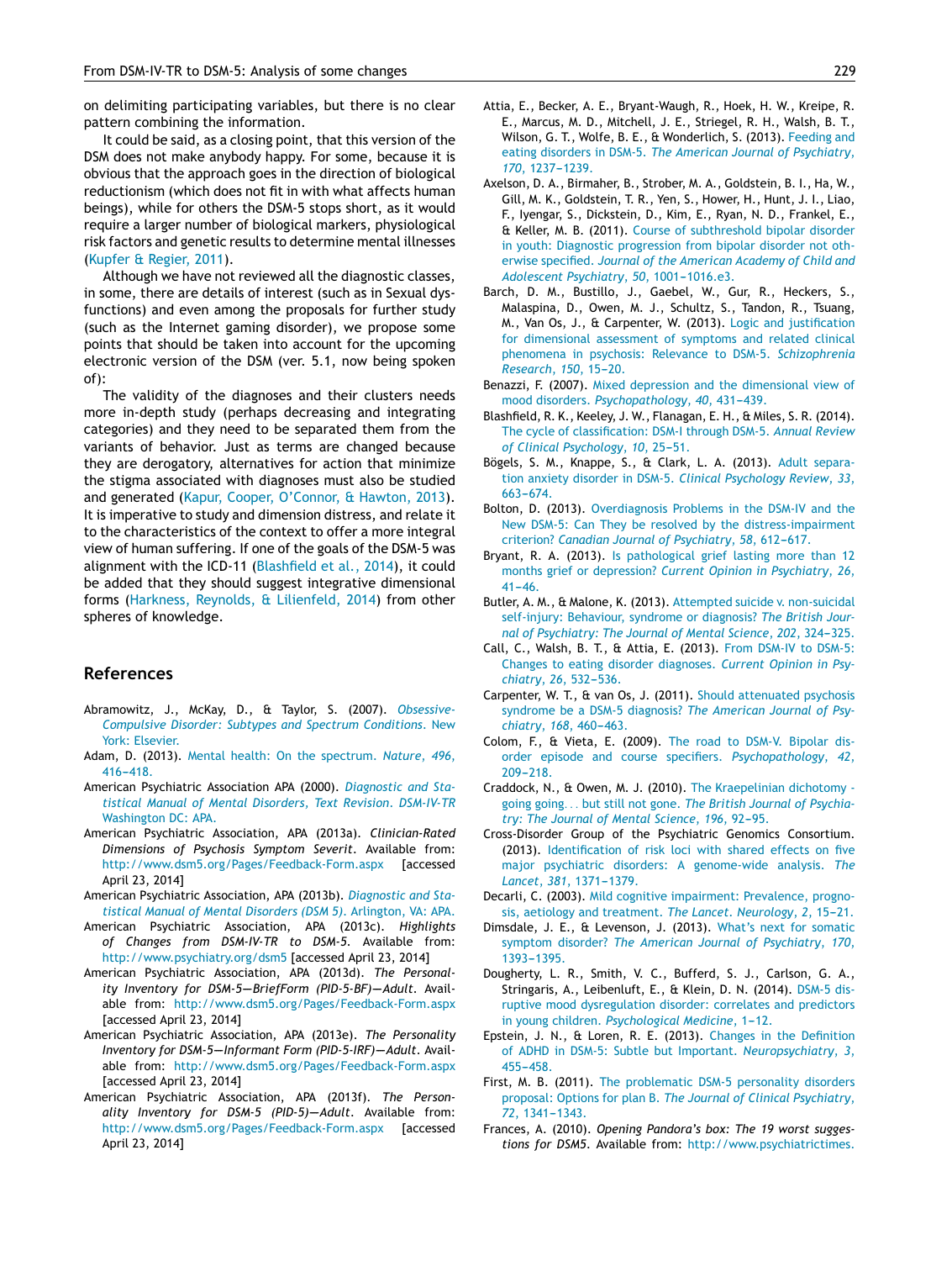<span id="page-9-0"></span>[com/dsm-v/content/article/10168/1522341](http://www.psychiatrictimes.com/dsm-v/content/article/10168/1522341) [accessed September 16, 2012].

- Frances, A., & Nardo, J. (2013). [ICD-11](http://refhub.elsevier.com/S1697-2600(14)00012-X/sbref0150) [should](http://refhub.elsevier.com/S1697-2600(14)00012-X/sbref0150) [not](http://refhub.elsevier.com/S1697-2600(14)00012-X/sbref0150) [repeat](http://refhub.elsevier.com/S1697-2600(14)00012-X/sbref0150) [the](http://refhub.elsevier.com/S1697-2600(14)00012-X/sbref0150) [mis](http://refhub.elsevier.com/S1697-2600(14)00012-X/sbref0150)[takes](http://refhub.elsevier.com/S1697-2600(14)00012-X/sbref0150) [made](http://refhub.elsevier.com/S1697-2600(14)00012-X/sbref0150) [by](http://refhub.elsevier.com/S1697-2600(14)00012-X/sbref0150) [DSM-5.](http://refhub.elsevier.com/S1697-2600(14)00012-X/sbref0150) *[The](http://refhub.elsevier.com/S1697-2600(14)00012-X/sbref0150) [British](http://refhub.elsevier.com/S1697-2600(14)00012-X/sbref0150) [Journal](http://refhub.elsevier.com/S1697-2600(14)00012-X/sbref0150) [of](http://refhub.elsevier.com/S1697-2600(14)00012-X/sbref0150) [Psychiatry:](http://refhub.elsevier.com/S1697-2600(14)00012-X/sbref0150) [The](http://refhub.elsevier.com/S1697-2600(14)00012-X/sbref0150) [Journal](http://refhub.elsevier.com/S1697-2600(14)00012-X/sbref0150) [of](http://refhub.elsevier.com/S1697-2600(14)00012-X/sbref0150) [Mental](http://refhub.elsevier.com/S1697-2600(14)00012-X/sbref0150) [Science](http://refhub.elsevier.com/S1697-2600(14)00012-X/sbref0150)*[,](http://refhub.elsevier.com/S1697-2600(14)00012-X/sbref0150) *[203](http://refhub.elsevier.com/S1697-2600(14)00012-X/sbref0150)*[,](http://refhub.elsevier.com/S1697-2600(14)00012-X/sbref0150) [1---2.](http://refhub.elsevier.com/S1697-2600(14)00012-X/sbref0150)
- Fusar-Poli, P., Carpenter, W. T., Woods, S. W., & McGlashan, T. H. (2014). [Attenuated](http://refhub.elsevier.com/S1697-2600(14)00012-X/sbref0155) [psychosis](http://refhub.elsevier.com/S1697-2600(14)00012-X/sbref0155) [syndrome:](http://refhub.elsevier.com/S1697-2600(14)00012-X/sbref0155) [Ready](http://refhub.elsevier.com/S1697-2600(14)00012-X/sbref0155) [for](http://refhub.elsevier.com/S1697-2600(14)00012-X/sbref0155) [DSM-5.1?](http://refhub.elsevier.com/S1697-2600(14)00012-X/sbref0155) *[Annual](http://refhub.elsevier.com/S1697-2600(14)00012-X/sbref0155) [Review](http://refhub.elsevier.com/S1697-2600(14)00012-X/sbref0155) [of](http://refhub.elsevier.com/S1697-2600(14)00012-X/sbref0155) [Clinical](http://refhub.elsevier.com/S1697-2600(14)00012-X/sbref0155) [Psychology](http://refhub.elsevier.com/S1697-2600(14)00012-X/sbref0155)*[,](http://refhub.elsevier.com/S1697-2600(14)00012-X/sbref0155) *[10](http://refhub.elsevier.com/S1697-2600(14)00012-X/sbref0155)*[,](http://refhub.elsevier.com/S1697-2600(14)00012-X/sbref0155) [155---192.](http://refhub.elsevier.com/S1697-2600(14)00012-X/sbref0155)
- Fusar-Poli, P., Yung, A., McGorry, P., & van Os, J. (2014). [Lessons](http://refhub.elsevier.com/S1697-2600(14)00012-X/sbref0160) [learned](http://refhub.elsevier.com/S1697-2600(14)00012-X/sbref0160) [from](http://refhub.elsevier.com/S1697-2600(14)00012-X/sbref0160) [the](http://refhub.elsevier.com/S1697-2600(14)00012-X/sbref0160) [psychosis](http://refhub.elsevier.com/S1697-2600(14)00012-X/sbref0160) [high-risk](http://refhub.elsevier.com/S1697-2600(14)00012-X/sbref0160) [state:](http://refhub.elsevier.com/S1697-2600(14)00012-X/sbref0160) [Towards](http://refhub.elsevier.com/S1697-2600(14)00012-X/sbref0160) [a](http://refhub.elsevier.com/S1697-2600(14)00012-X/sbref0160) [gen](http://refhub.elsevier.com/S1697-2600(14)00012-X/sbref0160)[eral](http://refhub.elsevier.com/S1697-2600(14)00012-X/sbref0160) [staging](http://refhub.elsevier.com/S1697-2600(14)00012-X/sbref0160) [model](http://refhub.elsevier.com/S1697-2600(14)00012-X/sbref0160) [of](http://refhub.elsevier.com/S1697-2600(14)00012-X/sbref0160) [prodromal](http://refhub.elsevier.com/S1697-2600(14)00012-X/sbref0160) [intervention.](http://refhub.elsevier.com/S1697-2600(14)00012-X/sbref0160) *[Psychological](http://refhub.elsevier.com/S1697-2600(14)00012-X/sbref0160) [Medicine](http://refhub.elsevier.com/S1697-2600(14)00012-X/sbref0160)*[,](http://refhub.elsevier.com/S1697-2600(14)00012-X/sbref0160) [44](http://refhub.elsevier.com/S1697-2600(14)00012-X/sbref0160), 17-24.
- Garety, P., & Freeman, D. (2013). [The](http://refhub.elsevier.com/S1697-2600(14)00012-X/sbref0165) [past](http://refhub.elsevier.com/S1697-2600(14)00012-X/sbref0165) [and](http://refhub.elsevier.com/S1697-2600(14)00012-X/sbref0165) [future](http://refhub.elsevier.com/S1697-2600(14)00012-X/sbref0165) [of](http://refhub.elsevier.com/S1697-2600(14)00012-X/sbref0165) [delu](http://refhub.elsevier.com/S1697-2600(14)00012-X/sbref0165)[sions](http://refhub.elsevier.com/S1697-2600(14)00012-X/sbref0165) [research:](http://refhub.elsevier.com/S1697-2600(14)00012-X/sbref0165) [From](http://refhub.elsevier.com/S1697-2600(14)00012-X/sbref0165) [the](http://refhub.elsevier.com/S1697-2600(14)00012-X/sbref0165) [inexplicable](http://refhub.elsevier.com/S1697-2600(14)00012-X/sbref0165) [to](http://refhub.elsevier.com/S1697-2600(14)00012-X/sbref0165) [the](http://refhub.elsevier.com/S1697-2600(14)00012-X/sbref0165) [treatable.](http://refhub.elsevier.com/S1697-2600(14)00012-X/sbref0165) *[The](http://refhub.elsevier.com/S1697-2600(14)00012-X/sbref0165) [British](http://refhub.elsevier.com/S1697-2600(14)00012-X/sbref0165) [Journal](http://refhub.elsevier.com/S1697-2600(14)00012-X/sbref0165) [of](http://refhub.elsevier.com/S1697-2600(14)00012-X/sbref0165) [Psychiatry:](http://refhub.elsevier.com/S1697-2600(14)00012-X/sbref0165) [The](http://refhub.elsevier.com/S1697-2600(14)00012-X/sbref0165) [Journal](http://refhub.elsevier.com/S1697-2600(14)00012-X/sbref0165) [of](http://refhub.elsevier.com/S1697-2600(14)00012-X/sbref0165) [Mental](http://refhub.elsevier.com/S1697-2600(14)00012-X/sbref0165) [Science](http://refhub.elsevier.com/S1697-2600(14)00012-X/sbref0165)*[,](http://refhub.elsevier.com/S1697-2600(14)00012-X/sbref0165) [203](http://refhub.elsevier.com/S1697-2600(14)00012-X/sbref0165)[,](http://refhub.elsevier.com/S1697-2600(14)00012-X/sbref0165) [327](http://refhub.elsevier.com/S1697-2600(14)00012-X/sbref0165)[-333.](http://refhub.elsevier.com/S1697-2600(14)00012-X/sbref0165)
- Gauthier, S., Reisberg, B., Zaudig, M., Petersen, R. C., Ritchie, K., Broich, K., Belleville, S., Brodaty, H., Bennett, D., Chertkow, H., Cummings, J. L., Leon, M., Feldman, H., Ganguli, M., Hampel, H., Scheltens, P., Tierney, M. C., Whitehouse, P., & Winblad, B. (2006). [Seminar](http://refhub.elsevier.com/S1697-2600(14)00012-X/sbref0170) [Mild](http://refhub.elsevier.com/S1697-2600(14)00012-X/sbref0170) [cognitive](http://refhub.elsevier.com/S1697-2600(14)00012-X/sbref0170) [impairment.](http://refhub.elsevier.com/S1697-2600(14)00012-X/sbref0170) *[The](http://refhub.elsevier.com/S1697-2600(14)00012-X/sbref0170) [Lancet](http://refhub.elsevier.com/S1697-2600(14)00012-X/sbref0170)*[,](http://refhub.elsevier.com/S1697-2600(14)00012-X/sbref0170) *[367](http://refhub.elsevier.com/S1697-2600(14)00012-X/sbref0170)*[,](http://refhub.elsevier.com/S1697-2600(14)00012-X/sbref0170) 1262-1270.
- George, B. T. P., & Regier, D. (2013). *Psychiatry 2013 and DSM-5*. Available from: [http://www.psychiatrictimes.com/dsm-5-0/](http://www.psychiatrictimes.com/dsm-5-0/psychiatry-2013-and-dsm-5) [psychiatry-2013-and-dsm-5](http://www.psychiatrictimes.com/dsm-5-0/psychiatry-2013-and-dsm-5) [accessed May 2, 2014].
- Ghaemi, S. N. (2013). [Bipolar](http://refhub.elsevier.com/S1697-2600(14)00012-X/sbref0180) [Spectrum:](http://refhub.elsevier.com/S1697-2600(14)00012-X/sbref0180) [A](http://refhub.elsevier.com/S1697-2600(14)00012-X/sbref0180) [Review](http://refhub.elsevier.com/S1697-2600(14)00012-X/sbref0180) [of](http://refhub.elsevier.com/S1697-2600(14)00012-X/sbref0180) [the](http://refhub.elsevier.com/S1697-2600(14)00012-X/sbref0180) [Concept](http://refhub.elsevier.com/S1697-2600(14)00012-X/sbref0180) [and](http://refhub.elsevier.com/S1697-2600(14)00012-X/sbref0180) [a](http://refhub.elsevier.com/S1697-2600(14)00012-X/sbref0180) [Vision](http://refhub.elsevier.com/S1697-2600(14)00012-X/sbref0180) [for](http://refhub.elsevier.com/S1697-2600(14)00012-X/sbref0180) [the](http://refhub.elsevier.com/S1697-2600(14)00012-X/sbref0180) [Future.](http://refhub.elsevier.com/S1697-2600(14)00012-X/sbref0180) *[Psychiatry](http://refhub.elsevier.com/S1697-2600(14)00012-X/sbref0180) [Investigation](http://refhub.elsevier.com/S1697-2600(14)00012-X/sbref0180)*[,](http://refhub.elsevier.com/S1697-2600(14)00012-X/sbref0180) *[10](http://refhub.elsevier.com/S1697-2600(14)00012-X/sbref0180)*[,](http://refhub.elsevier.com/S1697-2600(14)00012-X/sbref0180)  $218 - 224$ .
- Gómez-Márquez, C., García-García, M., Benítez-Hernández, M., Bernal-Escobar, L., & Rodríguez-Testal, J. (2007). [Retrospective](http://refhub.elsevier.com/S1697-2600(14)00012-X/sbref0185) [and](http://refhub.elsevier.com/S1697-2600(14)00012-X/sbref0185) [Prospective](http://refhub.elsevier.com/S1697-2600(14)00012-X/sbref0185) [Study](http://refhub.elsevier.com/S1697-2600(14)00012-X/sbref0185) [of](http://refhub.elsevier.com/S1697-2600(14)00012-X/sbref0185) [Premenstrual](http://refhub.elsevier.com/S1697-2600(14)00012-X/sbref0185) [Symptomatology](http://refhub.elsevier.com/S1697-2600(14)00012-X/sbref0185) [in](http://refhub.elsevier.com/S1697-2600(14)00012-X/sbref0185) [the](http://refhub.elsevier.com/S1697-2600(14)00012-X/sbref0185) [General](http://refhub.elsevier.com/S1697-2600(14)00012-X/sbref0185) [Population.](http://refhub.elsevier.com/S1697-2600(14)00012-X/sbref0185) *[Annuary](http://refhub.elsevier.com/S1697-2600(14)00012-X/sbref0185) [of](http://refhub.elsevier.com/S1697-2600(14)00012-X/sbref0185) [Clinical](http://refhub.elsevier.com/S1697-2600(14)00012-X/sbref0185) [and](http://refhub.elsevier.com/S1697-2600(14)00012-X/sbref0185) [Health](http://refhub.elsevier.com/S1697-2600(14)00012-X/sbref0185) [Psychology](http://refhub.elsevier.com/S1697-2600(14)00012-X/sbref0185)*[,](http://refhub.elsevier.com/S1697-2600(14)00012-X/sbref0185)  $3, 41-62.$  $3, 41-62.$  $3, 41-62.$
- Grilo, C. M. (2013). [Why](http://refhub.elsevier.com/S1697-2600(14)00012-X/sbref0190) [no](http://refhub.elsevier.com/S1697-2600(14)00012-X/sbref0190) [cognitive](http://refhub.elsevier.com/S1697-2600(14)00012-X/sbref0190) [body](http://refhub.elsevier.com/S1697-2600(14)00012-X/sbref0190) [image](http://refhub.elsevier.com/S1697-2600(14)00012-X/sbref0190) [feature](http://refhub.elsevier.com/S1697-2600(14)00012-X/sbref0190) [such](http://refhub.elsevier.com/S1697-2600(14)00012-X/sbref0190) [as](http://refhub.elsevier.com/S1697-2600(14)00012-X/sbref0190) [overvaluation](http://refhub.elsevier.com/S1697-2600(14)00012-X/sbref0190) [of](http://refhub.elsevier.com/S1697-2600(14)00012-X/sbref0190) [shape/weight](http://refhub.elsevier.com/S1697-2600(14)00012-X/sbref0190) [in](http://refhub.elsevier.com/S1697-2600(14)00012-X/sbref0190) [the](http://refhub.elsevier.com/S1697-2600(14)00012-X/sbref0190) [binge](http://refhub.elsevier.com/S1697-2600(14)00012-X/sbref0190) [eating](http://refhub.elsevier.com/S1697-2600(14)00012-X/sbref0190) [disorder](http://refhub.elsevier.com/S1697-2600(14)00012-X/sbref0190) [diagnosis?](http://refhub.elsevier.com/S1697-2600(14)00012-X/sbref0190) *[The](http://refhub.elsevier.com/S1697-2600(14)00012-X/sbref0190) [International](http://refhub.elsevier.com/S1697-2600(14)00012-X/sbref0190) [Journal](http://refhub.elsevier.com/S1697-2600(14)00012-X/sbref0190) [of](http://refhub.elsevier.com/S1697-2600(14)00012-X/sbref0190) [Eating](http://refhub.elsevier.com/S1697-2600(14)00012-X/sbref0190) [Disorders](http://refhub.elsevier.com/S1697-2600(14)00012-X/sbref0190)*[,](http://refhub.elsevier.com/S1697-2600(14)00012-X/sbref0190) *[46](http://refhub.elsevier.com/S1697-2600(14)00012-X/sbref0190)*[,](http://refhub.elsevier.com/S1697-2600(14)00012-X/sbref0190)  $208 - 211$ .
- Harkness, A. R., Reynolds, S. M., & Lilienfeld, S. O. (2014). [A](http://refhub.elsevier.com/S1697-2600(14)00012-X/sbref0195) [review](http://refhub.elsevier.com/S1697-2600(14)00012-X/sbref0195) [of](http://refhub.elsevier.com/S1697-2600(14)00012-X/sbref0195) [systems](http://refhub.elsevier.com/S1697-2600(14)00012-X/sbref0195) [for](http://refhub.elsevier.com/S1697-2600(14)00012-X/sbref0195) [psychology](http://refhub.elsevier.com/S1697-2600(14)00012-X/sbref0195) [and](http://refhub.elsevier.com/S1697-2600(14)00012-X/sbref0195) [psychiatry:](http://refhub.elsevier.com/S1697-2600(14)00012-X/sbref0195) [Adaptive](http://refhub.elsevier.com/S1697-2600(14)00012-X/sbref0195) [systems,](http://refhub.elsevier.com/S1697-2600(14)00012-X/sbref0195) [Per](http://refhub.elsevier.com/S1697-2600(14)00012-X/sbref0195)[sonality](http://refhub.elsevier.com/S1697-2600(14)00012-X/sbref0195) [Psychopathology](http://refhub.elsevier.com/S1697-2600(14)00012-X/sbref0195) [Five](http://refhub.elsevier.com/S1697-2600(14)00012-X/sbref0195) [\(PSY-5\)](http://refhub.elsevier.com/S1697-2600(14)00012-X/sbref0195) [and](http://refhub.elsevier.com/S1697-2600(14)00012-X/sbref0195) [the](http://refhub.elsevier.com/S1697-2600(14)00012-X/sbref0195) [DSM-5.](http://refhub.elsevier.com/S1697-2600(14)00012-X/sbref0195) *[Journal](http://refhub.elsevier.com/S1697-2600(14)00012-X/sbref0195) [of](http://refhub.elsevier.com/S1697-2600(14)00012-X/sbref0195) [Personality](http://refhub.elsevier.com/S1697-2600(14)00012-X/sbref0195) [Assessment](http://refhub.elsevier.com/S1697-2600(14)00012-X/sbref0195)*[,](http://refhub.elsevier.com/S1697-2600(14)00012-X/sbref0195) [96](http://refhub.elsevier.com/S1697-2600(14)00012-X/sbref0195), [121](http://refhub.elsevier.com/S1697-2600(14)00012-X/sbref0195)-[139.](http://refhub.elsevier.com/S1697-2600(14)00012-X/sbref0195)
- Harris, J. C. (2014). [New](http://refhub.elsevier.com/S1697-2600(14)00012-X/sbref0200) [classification](http://refhub.elsevier.com/S1697-2600(14)00012-X/sbref0200) [for](http://refhub.elsevier.com/S1697-2600(14)00012-X/sbref0200) [neurodevelopmental](http://refhub.elsevier.com/S1697-2600(14)00012-X/sbref0200) [dis](http://refhub.elsevier.com/S1697-2600(14)00012-X/sbref0200)[orders](http://refhub.elsevier.com/S1697-2600(14)00012-X/sbref0200) [in](http://refhub.elsevier.com/S1697-2600(14)00012-X/sbref0200) [DSM-5.](http://refhub.elsevier.com/S1697-2600(14)00012-X/sbref0200) *[Current](http://refhub.elsevier.com/S1697-2600(14)00012-X/sbref0200) [Opinion](http://refhub.elsevier.com/S1697-2600(14)00012-X/sbref0200) in [Psychiatry](http://refhub.elsevier.com/S1697-2600(14)00012-X/sbref0200)*[,](http://refhub.elsevier.com/S1697-2600(14)00012-X/sbref0200) [27](http://refhub.elsevier.com/S1697-2600(14)00012-X/sbref0200), [95](http://refhub.elsevier.com/S1697-2600(14)00012-X/sbref0200)[-97.](http://refhub.elsevier.com/S1697-2600(14)00012-X/sbref0200)
- Hartlage, S. A., Breaux, C. A., & Yonkers, K. A. (2014). [Addressing](http://refhub.elsevier.com/S1697-2600(14)00012-X/sbref0205) [concerns](http://refhub.elsevier.com/S1697-2600(14)00012-X/sbref0205) [about](http://refhub.elsevier.com/S1697-2600(14)00012-X/sbref0205) [the](http://refhub.elsevier.com/S1697-2600(14)00012-X/sbref0205) [inclusion](http://refhub.elsevier.com/S1697-2600(14)00012-X/sbref0205) [of](http://refhub.elsevier.com/S1697-2600(14)00012-X/sbref0205) [premenstrual](http://refhub.elsevier.com/S1697-2600(14)00012-X/sbref0205) [dysphoric](http://refhub.elsevier.com/S1697-2600(14)00012-X/sbref0205) [disorder](http://refhub.elsevier.com/S1697-2600(14)00012-X/sbref0205) [in](http://refhub.elsevier.com/S1697-2600(14)00012-X/sbref0205) [DSM-5.](http://refhub.elsevier.com/S1697-2600(14)00012-X/sbref0205) *[The](http://refhub.elsevier.com/S1697-2600(14)00012-X/sbref0205) [Journal](http://refhub.elsevier.com/S1697-2600(14)00012-X/sbref0205) [of](http://refhub.elsevier.com/S1697-2600(14)00012-X/sbref0205) [Clinical](http://refhub.elsevier.com/S1697-2600(14)00012-X/sbref0205) [Psychiatry](http://refhub.elsevier.com/S1697-2600(14)00012-X/sbref0205)*[,](http://refhub.elsevier.com/S1697-2600(14)00012-X/sbref0205) [75](http://refhub.elsevier.com/S1697-2600(14)00012-X/sbref0205), [70](http://refhub.elsevier.com/S1697-2600(14)00012-X/sbref0205)-[76.](http://refhub.elsevier.com/S1697-2600(14)00012-X/sbref0205)
- Hasin, D. S., O'Brien, C. P., Auriacombe, M., Borges, G., Bucholz, K., Budney, A., Compton, W. M., Crowley, T., Ling, W., Petry, N. M., Schuckit, M., & Grant, B. F. (2013). [DSM-5](http://refhub.elsevier.com/S1697-2600(14)00012-X/sbref0210) [criteria](http://refhub.elsevier.com/S1697-2600(14)00012-X/sbref0210) [for](http://refhub.elsevier.com/S1697-2600(14)00012-X/sbref0210) [substance](http://refhub.elsevier.com/S1697-2600(14)00012-X/sbref0210) [use](http://refhub.elsevier.com/S1697-2600(14)00012-X/sbref0210) [disorders:](http://refhub.elsevier.com/S1697-2600(14)00012-X/sbref0210) [Recommendations](http://refhub.elsevier.com/S1697-2600(14)00012-X/sbref0210) [and](http://refhub.elsevier.com/S1697-2600(14)00012-X/sbref0210) [rationale.](http://refhub.elsevier.com/S1697-2600(14)00012-X/sbref0210) *[The](http://refhub.elsevier.com/S1697-2600(14)00012-X/sbref0210)* [American](http://refhub.elsevier.com/S1697-2600(14)00012-X/sbref0210) [Journal](http://refhub.elsevier.com/S1697-2600(14)00012-X/sbref0210) [of](http://refhub.elsevier.com/S1697-2600(14)00012-X/sbref0210) [Psychiatry](http://refhub.elsevier.com/S1697-2600(14)00012-X/sbref0210)[,](http://refhub.elsevier.com/S1697-2600(14)00012-X/sbref0210) [170](http://refhub.elsevier.com/S1697-2600(14)00012-X/sbref0210), 834-851.
- Hollander, E. (1998). [Treatment](http://refhub.elsevier.com/S1697-2600(14)00012-X/sbref0215) [of](http://refhub.elsevier.com/S1697-2600(14)00012-X/sbref0215) [obsessive-compulsive](http://refhub.elsevier.com/S1697-2600(14)00012-X/sbref0215) [spectrum](http://refhub.elsevier.com/S1697-2600(14)00012-X/sbref0215) [disorders](http://refhub.elsevier.com/S1697-2600(14)00012-X/sbref0215) [with](http://refhub.elsevier.com/S1697-2600(14)00012-X/sbref0215) [SSRIs.](http://refhub.elsevier.com/S1697-2600(14)00012-X/sbref0215) *[The](http://refhub.elsevier.com/S1697-2600(14)00012-X/sbref0215) [British](http://refhub.elsevier.com/S1697-2600(14)00012-X/sbref0215) [Journal](http://refhub.elsevier.com/S1697-2600(14)00012-X/sbref0215) [of](http://refhub.elsevier.com/S1697-2600(14)00012-X/sbref0215) [Psychiatry.](http://refhub.elsevier.com/S1697-2600(14)00012-X/sbref0215)*[,](http://refhub.elsevier.com/S1697-2600(14)00012-X/sbref0215) [\(Supple](http://refhub.elsevier.com/S1697-2600(14)00012-X/sbref0215)[ment\),](http://refhub.elsevier.com/S1697-2600(14)00012-X/sbref0215) 7-12.
- Hollander, E., Kim, S., Braun, A., Simeon, D., & Zohar, J. (2009). [Cross-cutting](http://refhub.elsevier.com/S1697-2600(14)00012-X/sbref0220) [issues](http://refhub.elsevier.com/S1697-2600(14)00012-X/sbref0220) [and](http://refhub.elsevier.com/S1697-2600(14)00012-X/sbref0220) [future](http://refhub.elsevier.com/S1697-2600(14)00012-X/sbref0220) [directions](http://refhub.elsevier.com/S1697-2600(14)00012-X/sbref0220) [for](http://refhub.elsevier.com/S1697-2600(14)00012-X/sbref0220) [the](http://refhub.elsevier.com/S1697-2600(14)00012-X/sbref0220) [OCD](http://refhub.elsevier.com/S1697-2600(14)00012-X/sbref0220) [spectrum.](http://refhub.elsevier.com/S1697-2600(14)00012-X/sbref0220) *[Psychiatry](http://refhub.elsevier.com/S1697-2600(14)00012-X/sbref0220) [Research](http://refhub.elsevier.com/S1697-2600(14)00012-X/sbref0220)[,](http://refhub.elsevier.com/S1697-2600(14)00012-X/sbref0220) [170](http://refhub.elsevier.com/S1697-2600(14)00012-X/sbref0220), 3-6.*
- Hollander, E., & Rosen, C. (2000). [Obsessive-Compulsive](http://refhub.elsevier.com/S1697-2600(14)00012-X/sbref0225) [Spec](http://refhub.elsevier.com/S1697-2600(14)00012-X/sbref0225)[trum](http://refhub.elsevier.com/S1697-2600(14)00012-X/sbref0225) [Disorders.](http://refhub.elsevier.com/S1697-2600(14)00012-X/sbref0225) [In](http://refhub.elsevier.com/S1697-2600(14)00012-X/sbref0225) [M.](http://refhub.elsevier.com/S1697-2600(14)00012-X/sbref0225) [Maj,](http://refhub.elsevier.com/S1697-2600(14)00012-X/sbref0225) [N.](http://refhub.elsevier.com/S1697-2600(14)00012-X/sbref0225) [Sartorius,](http://refhub.elsevier.com/S1697-2600(14)00012-X/sbref0225) [A.](http://refhub.elsevier.com/S1697-2600(14)00012-X/sbref0225) [Okasha,](http://refhub.elsevier.com/S1697-2600(14)00012-X/sbref0225) [&](http://refhub.elsevier.com/S1697-2600(14)00012-X/sbref0225) [J.](http://refhub.elsevier.com/S1697-2600(14)00012-X/sbref0225) [Zohar](http://refhub.elsevier.com/S1697-2600(14)00012-X/sbref0225) [\(Eds.\),](http://refhub.elsevier.com/S1697-2600(14)00012-X/sbref0225) *[Evidence](http://refhub.elsevier.com/S1697-2600(14)00012-X/sbref0225) [and](http://refhub.elsevier.com/S1697-2600(14)00012-X/sbref0225) [Experience](http://refhub.elsevier.com/S1697-2600(14)00012-X/sbref0225) [in](http://refhub.elsevier.com/S1697-2600(14)00012-X/sbref0225) [Psychiatry:](http://refhub.elsevier.com/S1697-2600(14)00012-X/sbref0225) [Vol](http://refhub.elsevier.com/S1697-2600(14)00012-X/sbref0225) [4.](http://refhub.elsevier.com/S1697-2600(14)00012-X/sbref0225) [Obsessive-](http://refhub.elsevier.com/S1697-2600(14)00012-X/sbref0225)[Compulsive](http://refhub.elsevier.com/S1697-2600(14)00012-X/sbref0225) [Disorder](http://refhub.elsevier.com/S1697-2600(14)00012-X/sbref0225)* [\(pp.](http://refhub.elsevier.com/S1697-2600(14)00012-X/sbref0225) 203-224). [New](http://refhub.elsevier.com/S1697-2600(14)00012-X/sbref0225) [York:](http://refhub.elsevier.com/S1697-2600(14)00012-X/sbref0225) [Wiley.](http://refhub.elsevier.com/S1697-2600(14)00012-X/sbref0225)
- Hudson, J. I., Coit, C. E., Lalonde, J. K., & Pope, H. G. (2012). [By](http://refhub.elsevier.com/S1697-2600(14)00012-X/sbref0230) [how](http://refhub.elsevier.com/S1697-2600(14)00012-X/sbref0230) [much](http://refhub.elsevier.com/S1697-2600(14)00012-X/sbref0230) [will](http://refhub.elsevier.com/S1697-2600(14)00012-X/sbref0230) [the](http://refhub.elsevier.com/S1697-2600(14)00012-X/sbref0230) [proposed](http://refhub.elsevier.com/S1697-2600(14)00012-X/sbref0230) [new](http://refhub.elsevier.com/S1697-2600(14)00012-X/sbref0230) [DSM-5](http://refhub.elsevier.com/S1697-2600(14)00012-X/sbref0230) [criteria](http://refhub.elsevier.com/S1697-2600(14)00012-X/sbref0230) [increase](http://refhub.elsevier.com/S1697-2600(14)00012-X/sbref0230) [the](http://refhub.elsevier.com/S1697-2600(14)00012-X/sbref0230) [prevalence](http://refhub.elsevier.com/S1697-2600(14)00012-X/sbref0230) [of](http://refhub.elsevier.com/S1697-2600(14)00012-X/sbref0230) [binge](http://refhub.elsevier.com/S1697-2600(14)00012-X/sbref0230) [eating](http://refhub.elsevier.com/S1697-2600(14)00012-X/sbref0230) [disorder?](http://refhub.elsevier.com/S1697-2600(14)00012-X/sbref0230) *[The](http://refhub.elsevier.com/S1697-2600(14)00012-X/sbref0230) [International](http://refhub.elsevier.com/S1697-2600(14)00012-X/sbref0230) [Journal](http://refhub.elsevier.com/S1697-2600(14)00012-X/sbref0230) [of](http://refhub.elsevier.com/S1697-2600(14)00012-X/sbref0230) [Eating](http://refhub.elsevier.com/S1697-2600(14)00012-X/sbref0230) [Disorders](http://refhub.elsevier.com/S1697-2600(14)00012-X/sbref0230)*[,](http://refhub.elsevier.com/S1697-2600(14)00012-X/sbref0230) *[45](http://refhub.elsevier.com/S1697-2600(14)00012-X/sbref0230)*[,](http://refhub.elsevier.com/S1697-2600(14)00012-X/sbref0230) [139---141.](http://refhub.elsevier.com/S1697-2600(14)00012-X/sbref0230)
- Insel, T. (2013). Transforming diagnosis. My Blog, Tom Insel, M.D., NIMH Director. Available from: [http://www.nimh.nih.gov/](http://www.nimh.nih.gov/about/director/2013/transforming-diagnosis.shtml?utm_source=rss_readers&utm_medium=rss&utm_campaign=rss_full) [about/director/2013/transforming-diagnosis.shtml?utm](http://www.nimh.nih.gov/about/director/2013/transforming-diagnosis.shtml?utm_source=rss_readers&utm_medium=rss&utm_campaign=rss_full)\_source=

rss readers&utm [medium=rss&utm](http://www.nimh.nih.gov/about/director/2013/transforming-diagnosis.shtml?utm_source=rss_readers&utm_medium=rss&utm_campaign=rss_full) campaign=rss full [accessed May 2, 2014].

- Insel, T., Cuthbert, B., Garvey, M., Heinssen, R., Pine, D. S., Quinn, K., Sanislow, C., & Wang, P. (2010). [Research](http://refhub.elsevier.com/S1697-2600(14)00012-X/sbref0240) [domain](http://refhub.elsevier.com/S1697-2600(14)00012-X/sbref0240) [crite](http://refhub.elsevier.com/S1697-2600(14)00012-X/sbref0240)[ria](http://refhub.elsevier.com/S1697-2600(14)00012-X/sbref0240) [\(RDoC\):](http://refhub.elsevier.com/S1697-2600(14)00012-X/sbref0240) [Toward](http://refhub.elsevier.com/S1697-2600(14)00012-X/sbref0240) [a](http://refhub.elsevier.com/S1697-2600(14)00012-X/sbref0240) [new](http://refhub.elsevier.com/S1697-2600(14)00012-X/sbref0240) [classification](http://refhub.elsevier.com/S1697-2600(14)00012-X/sbref0240) [framework](http://refhub.elsevier.com/S1697-2600(14)00012-X/sbref0240) [for](http://refhub.elsevier.com/S1697-2600(14)00012-X/sbref0240) [research](http://refhub.elsevier.com/S1697-2600(14)00012-X/sbref0240) [on](http://refhub.elsevier.com/S1697-2600(14)00012-X/sbref0240) [mental](http://refhub.elsevier.com/S1697-2600(14)00012-X/sbref0240) [disorders.](http://refhub.elsevier.com/S1697-2600(14)00012-X/sbref0240) *[The](http://refhub.elsevier.com/S1697-2600(14)00012-X/sbref0240) [American](http://refhub.elsevier.com/S1697-2600(14)00012-X/sbref0240) [Journal](http://refhub.elsevier.com/S1697-2600(14)00012-X/sbref0240) [of](http://refhub.elsevier.com/S1697-2600(14)00012-X/sbref0240) [Psychiatry](http://refhub.elsevier.com/S1697-2600(14)00012-X/sbref0240)*[,](http://refhub.elsevier.com/S1697-2600(14)00012-X/sbref0240) *[167](http://refhub.elsevier.com/S1697-2600(14)00012-X/sbref0240)*[,](http://refhub.elsevier.com/S1697-2600(14)00012-X/sbref0240) 748-751.
- Kapur, N., Cooper, J., O'Connor, R. C., & Hawton, K. (2013). [Non](http://refhub.elsevier.com/S1697-2600(14)00012-X/sbref0245)[suicidal](http://refhub.elsevier.com/S1697-2600(14)00012-X/sbref0245) [self-injury](http://refhub.elsevier.com/S1697-2600(14)00012-X/sbref0245) [v.](http://refhub.elsevier.com/S1697-2600(14)00012-X/sbref0245) [attempted](http://refhub.elsevier.com/S1697-2600(14)00012-X/sbref0245) [suicide:](http://refhub.elsevier.com/S1697-2600(14)00012-X/sbref0245) [New](http://refhub.elsevier.com/S1697-2600(14)00012-X/sbref0245) [diagnosis](http://refhub.elsevier.com/S1697-2600(14)00012-X/sbref0245) [or](http://refhub.elsevier.com/S1697-2600(14)00012-X/sbref0245) [false](http://refhub.elsevier.com/S1697-2600(14)00012-X/sbref0245) [dichotomy?](http://refhub.elsevier.com/S1697-2600(14)00012-X/sbref0245) *[The](http://refhub.elsevier.com/S1697-2600(14)00012-X/sbref0245) [British](http://refhub.elsevier.com/S1697-2600(14)00012-X/sbref0245) [Journal](http://refhub.elsevier.com/S1697-2600(14)00012-X/sbref0245) [of](http://refhub.elsevier.com/S1697-2600(14)00012-X/sbref0245) [Psychiatry:](http://refhub.elsevier.com/S1697-2600(14)00012-X/sbref0245) [The](http://refhub.elsevier.com/S1697-2600(14)00012-X/sbref0245) [Journal](http://refhub.elsevier.com/S1697-2600(14)00012-X/sbref0245) [of](http://refhub.elsevier.com/S1697-2600(14)00012-X/sbref0245) [Mental](http://refhub.elsevier.com/S1697-2600(14)00012-X/sbref0245) [Science](http://refhub.elsevier.com/S1697-2600(14)00012-X/sbref0245)*[,](http://refhub.elsevier.com/S1697-2600(14)00012-X/sbref0245) [202](http://refhub.elsevier.com/S1697-2600(14)00012-X/sbref0245), 326-328.
- Keshavan, M. S. (2013). [Nosology](http://refhub.elsevier.com/S1697-2600(14)00012-X/sbref0250) [of](http://refhub.elsevier.com/S1697-2600(14)00012-X/sbref0250) [psychoses](http://refhub.elsevier.com/S1697-2600(14)00012-X/sbref0250) [in](http://refhub.elsevier.com/S1697-2600(14)00012-X/sbref0250) [DSM-5:](http://refhub.elsevier.com/S1697-2600(14)00012-X/sbref0250) [Inches](http://refhub.elsevier.com/S1697-2600(14)00012-X/sbref0250) [ahead](http://refhub.elsevier.com/S1697-2600(14)00012-X/sbref0250) [but](http://refhub.elsevier.com/S1697-2600(14)00012-X/sbref0250) [miles](http://refhub.elsevier.com/S1697-2600(14)00012-X/sbref0250) [to](http://refhub.elsevier.com/S1697-2600(14)00012-X/sbref0250) [go.](http://refhub.elsevier.com/S1697-2600(14)00012-X/sbref0250) *[Schizophrenia](http://refhub.elsevier.com/S1697-2600(14)00012-X/sbref0250) [Research](http://refhub.elsevier.com/S1697-2600(14)00012-X/sbref0250)*[,](http://refhub.elsevier.com/S1697-2600(14)00012-X/sbref0250) [150](http://refhub.elsevier.com/S1697-2600(14)00012-X/sbref0250), [40](http://refhub.elsevier.com/S1697-2600(14)00012-X/sbref0250)-[41.](http://refhub.elsevier.com/S1697-2600(14)00012-X/sbref0250)
- King, B. H., Navot, N., Bernier, R., & Webb, S. J. (2014). [Update](http://refhub.elsevier.com/S1697-2600(14)00012-X/sbref0255) [on](http://refhub.elsevier.com/S1697-2600(14)00012-X/sbref0255) [diagnostic](http://refhub.elsevier.com/S1697-2600(14)00012-X/sbref0255) [classification](http://refhub.elsevier.com/S1697-2600(14)00012-X/sbref0255) [in](http://refhub.elsevier.com/S1697-2600(14)00012-X/sbref0255) [autism.](http://refhub.elsevier.com/S1697-2600(14)00012-X/sbref0255) *[Current](http://refhub.elsevier.com/S1697-2600(14)00012-X/sbref0255) [Opinion](http://refhub.elsevier.com/S1697-2600(14)00012-X/sbref0255) [in](http://refhub.elsevier.com/S1697-2600(14)00012-X/sbref0255) [Psychia](http://refhub.elsevier.com/S1697-2600(14)00012-X/sbref0255)[try](http://refhub.elsevier.com/S1697-2600(14)00012-X/sbref0255)*[,](http://refhub.elsevier.com/S1697-2600(14)00012-X/sbref0255) [27](http://refhub.elsevier.com/S1697-2600(14)00012-X/sbref0255), [105](http://refhub.elsevier.com/S1697-2600(14)00012-X/sbref0255)-[109.](http://refhub.elsevier.com/S1697-2600(14)00012-X/sbref0255)
- Koukopoulos, A., Sani, G., & Ghaemi, S. N. (2013). [Mixed](http://refhub.elsevier.com/S1697-2600(14)00012-X/sbref0260) [features](http://refhub.elsevier.com/S1697-2600(14)00012-X/sbref0260) [of](http://refhub.elsevier.com/S1697-2600(14)00012-X/sbref0260) [depression:](http://refhub.elsevier.com/S1697-2600(14)00012-X/sbref0260) [Why](http://refhub.elsevier.com/S1697-2600(14)00012-X/sbref0260) [DSM-5](http://refhub.elsevier.com/S1697-2600(14)00012-X/sbref0260) [is](http://refhub.elsevier.com/S1697-2600(14)00012-X/sbref0260) [wrong](http://refhub.elsevier.com/S1697-2600(14)00012-X/sbref0260) [\(and](http://refhub.elsevier.com/S1697-2600(14)00012-X/sbref0260) [so](http://refhub.elsevier.com/S1697-2600(14)00012-X/sbref0260) [was](http://refhub.elsevier.com/S1697-2600(14)00012-X/sbref0260) [DSM-IV\).](http://refhub.elsevier.com/S1697-2600(14)00012-X/sbref0260) *[The](http://refhub.elsevier.com/S1697-2600(14)00012-X/sbref0260) [British](http://refhub.elsevier.com/S1697-2600(14)00012-X/sbref0260) [Journal](http://refhub.elsevier.com/S1697-2600(14)00012-X/sbref0260) [of](http://refhub.elsevier.com/S1697-2600(14)00012-X/sbref0260) [Psychiatry:](http://refhub.elsevier.com/S1697-2600(14)00012-X/sbref0260) [The](http://refhub.elsevier.com/S1697-2600(14)00012-X/sbref0260) [Journal](http://refhub.elsevier.com/S1697-2600(14)00012-X/sbref0260) [of](http://refhub.elsevier.com/S1697-2600(14)00012-X/sbref0260) [Mental](http://refhub.elsevier.com/S1697-2600(14)00012-X/sbref0260) [Science](http://refhub.elsevier.com/S1697-2600(14)00012-X/sbref0260)*[,](http://refhub.elsevier.com/S1697-2600(14)00012-X/sbref0260) *[203](http://refhub.elsevier.com/S1697-2600(14)00012-X/sbref0260)*[,](http://refhub.elsevier.com/S1697-2600(14)00012-X/sbref0260) [3](http://refhub.elsevier.com/S1697-2600(14)00012-X/sbref0260)---[5.](http://refhub.elsevier.com/S1697-2600(14)00012-X/sbref0260)
- Krueger, R. F., Derringer, J., Markon, K. E., Watson, D., & Skodol, A. E. (2012). [Initial](http://refhub.elsevier.com/S1697-2600(14)00012-X/sbref0265) [construction](http://refhub.elsevier.com/S1697-2600(14)00012-X/sbref0265) [of](http://refhub.elsevier.com/S1697-2600(14)00012-X/sbref0265) [a](http://refhub.elsevier.com/S1697-2600(14)00012-X/sbref0265) [maladaptive](http://refhub.elsevier.com/S1697-2600(14)00012-X/sbref0265) [personality](http://refhub.elsevier.com/S1697-2600(14)00012-X/sbref0265) [trait](http://refhub.elsevier.com/S1697-2600(14)00012-X/sbref0265) [model](http://refhub.elsevier.com/S1697-2600(14)00012-X/sbref0265) [and](http://refhub.elsevier.com/S1697-2600(14)00012-X/sbref0265) [inventory](http://refhub.elsevier.com/S1697-2600(14)00012-X/sbref0265) [for](http://refhub.elsevier.com/S1697-2600(14)00012-X/sbref0265) [DSM-5.](http://refhub.elsevier.com/S1697-2600(14)00012-X/sbref0265) *[Psychological](http://refhub.elsevier.com/S1697-2600(14)00012-X/sbref0265) [Medicine](http://refhub.elsevier.com/S1697-2600(14)00012-X/sbref0265)*[,](http://refhub.elsevier.com/S1697-2600(14)00012-X/sbref0265) [42](http://refhub.elsevier.com/S1697-2600(14)00012-X/sbref0265)[,](http://refhub.elsevier.com/S1697-2600(14)00012-X/sbref0265) 1879-1890.
- Krueger, R. F., & Markon, K. E. (2014). [The](http://refhub.elsevier.com/S1697-2600(14)00012-X/sbref0270) [Role](http://refhub.elsevier.com/S1697-2600(14)00012-X/sbref0270) [of](http://refhub.elsevier.com/S1697-2600(14)00012-X/sbref0270) [the](http://refhub.elsevier.com/S1697-2600(14)00012-X/sbref0270) [DSM-5](http://refhub.elsevier.com/S1697-2600(14)00012-X/sbref0270) [Person](http://refhub.elsevier.com/S1697-2600(14)00012-X/sbref0270)[ality](http://refhub.elsevier.com/S1697-2600(14)00012-X/sbref0270) [Trait](http://refhub.elsevier.com/S1697-2600(14)00012-X/sbref0270) [Model](http://refhub.elsevier.com/S1697-2600(14)00012-X/sbref0270) [in](http://refhub.elsevier.com/S1697-2600(14)00012-X/sbref0270) [Moving](http://refhub.elsevier.com/S1697-2600(14)00012-X/sbref0270) [Toward](http://refhub.elsevier.com/S1697-2600(14)00012-X/sbref0270) [a](http://refhub.elsevier.com/S1697-2600(14)00012-X/sbref0270) [Quantitative](http://refhub.elsevier.com/S1697-2600(14)00012-X/sbref0270) [and](http://refhub.elsevier.com/S1697-2600(14)00012-X/sbref0270) [Empirically](http://refhub.elsevier.com/S1697-2600(14)00012-X/sbref0270) [Based](http://refhub.elsevier.com/S1697-2600(14)00012-X/sbref0270) [Approach](http://refhub.elsevier.com/S1697-2600(14)00012-X/sbref0270) [to](http://refhub.elsevier.com/S1697-2600(14)00012-X/sbref0270) [Classifying](http://refhub.elsevier.com/S1697-2600(14)00012-X/sbref0270) [Personality](http://refhub.elsevier.com/S1697-2600(14)00012-X/sbref0270) [and](http://refhub.elsevier.com/S1697-2600(14)00012-X/sbref0270) [Psychopathology.](http://refhub.elsevier.com/S1697-2600(14)00012-X/sbref0270) *[Annual](http://refhub.elsevier.com/S1697-2600(14)00012-X/sbref0270) [Review](http://refhub.elsevier.com/S1697-2600(14)00012-X/sbref0270) [of](http://refhub.elsevier.com/S1697-2600(14)00012-X/sbref0270) [Clinical](http://refhub.elsevier.com/S1697-2600(14)00012-X/sbref0270) [Psychology](http://refhub.elsevier.com/S1697-2600(14)00012-X/sbref0270)[,](http://refhub.elsevier.com/S1697-2600(14)00012-X/sbref0270) [10](http://refhub.elsevier.com/S1697-2600(14)00012-X/sbref0270), 477-501.*
- Kupfer, D. J., & Regier, D. A. (2011). [Neuroscience,](http://refhub.elsevier.com/S1697-2600(14)00012-X/sbref0275) [clinical](http://refhub.elsevier.com/S1697-2600(14)00012-X/sbref0275) [evi](http://refhub.elsevier.com/S1697-2600(14)00012-X/sbref0275)[dence](http://refhub.elsevier.com/S1697-2600(14)00012-X/sbref0275) [and](http://refhub.elsevier.com/S1697-2600(14)00012-X/sbref0275) [the](http://refhub.elsevier.com/S1697-2600(14)00012-X/sbref0275) [future](http://refhub.elsevier.com/S1697-2600(14)00012-X/sbref0275) [of](http://refhub.elsevier.com/S1697-2600(14)00012-X/sbref0275) [psychiatric](http://refhub.elsevier.com/S1697-2600(14)00012-X/sbref0275) [classification](http://refhub.elsevier.com/S1697-2600(14)00012-X/sbref0275) [in](http://refhub.elsevier.com/S1697-2600(14)00012-X/sbref0275) [DSM-5.](http://refhub.elsevier.com/S1697-2600(14)00012-X/sbref0275) *[The](http://refhub.elsevier.com/S1697-2600(14)00012-X/sbref0275)* [American](http://refhub.elsevier.com/S1697-2600(14)00012-X/sbref0275) [Journal](http://refhub.elsevier.com/S1697-2600(14)00012-X/sbref0275) [of](http://refhub.elsevier.com/S1697-2600(14)00012-X/sbref0275) [Psychiatry](http://refhub.elsevier.com/S1697-2600(14)00012-X/sbref0275)[,](http://refhub.elsevier.com/S1697-2600(14)00012-X/sbref0275) [168](http://refhub.elsevier.com/S1697-2600(14)00012-X/sbref0275), 672-674.
- Livesley, W. J. (2011). [The](http://refhub.elsevier.com/S1697-2600(14)00012-X/sbref0280) [current](http://refhub.elsevier.com/S1697-2600(14)00012-X/sbref0280) [state](http://refhub.elsevier.com/S1697-2600(14)00012-X/sbref0280) [of](http://refhub.elsevier.com/S1697-2600(14)00012-X/sbref0280) [personality](http://refhub.elsevier.com/S1697-2600(14)00012-X/sbref0280) [disorder](http://refhub.elsevier.com/S1697-2600(14)00012-X/sbref0280) [classification:](http://refhub.elsevier.com/S1697-2600(14)00012-X/sbref0280) [Introduction](http://refhub.elsevier.com/S1697-2600(14)00012-X/sbref0280) [to](http://refhub.elsevier.com/S1697-2600(14)00012-X/sbref0280) [the](http://refhub.elsevier.com/S1697-2600(14)00012-X/sbref0280) [special](http://refhub.elsevier.com/S1697-2600(14)00012-X/sbref0280) [feature](http://refhub.elsevier.com/S1697-2600(14)00012-X/sbref0280) [on](http://refhub.elsevier.com/S1697-2600(14)00012-X/sbref0280) [the](http://refhub.elsevier.com/S1697-2600(14)00012-X/sbref0280) [clas](http://refhub.elsevier.com/S1697-2600(14)00012-X/sbref0280)[sification.](http://refhub.elsevier.com/S1697-2600(14)00012-X/sbref0280) *[Journal](http://refhub.elsevier.com/S1697-2600(14)00012-X/sbref0280) [of](http://refhub.elsevier.com/S1697-2600(14)00012-X/sbref0280) [Personality](http://refhub.elsevier.com/S1697-2600(14)00012-X/sbref0280) [Disorders](http://refhub.elsevier.com/S1697-2600(14)00012-X/sbref0280)*[,](http://refhub.elsevier.com/S1697-2600(14)00012-X/sbref0280) [25](http://refhub.elsevier.com/S1697-2600(14)00012-X/sbref0280), 269-278.
- Löwe, B., Mundt, C., Herzog, W., Brunner, R., Backenstrass, M., Kronmüller, K., & Henningsen, P. (2008). [Validity](http://refhub.elsevier.com/S1697-2600(14)00012-X/sbref0285) [of](http://refhub.elsevier.com/S1697-2600(14)00012-X/sbref0285) [current](http://refhub.elsevier.com/S1697-2600(14)00012-X/sbref0285) [somatoform](http://refhub.elsevier.com/S1697-2600(14)00012-X/sbref0285) [disorder](http://refhub.elsevier.com/S1697-2600(14)00012-X/sbref0285) [diagnoses:](http://refhub.elsevier.com/S1697-2600(14)00012-X/sbref0285) [Perspectives](http://refhub.elsevier.com/S1697-2600(14)00012-X/sbref0285) [for](http://refhub.elsevier.com/S1697-2600(14)00012-X/sbref0285) [classification](http://refhub.elsevier.com/S1697-2600(14)00012-X/sbref0285) [in](http://refhub.elsevier.com/S1697-2600(14)00012-X/sbref0285) [DSM-V](http://refhub.elsevier.com/S1697-2600(14)00012-X/sbref0285) [and](http://refhub.elsevier.com/S1697-2600(14)00012-X/sbref0285) [ICD-11.](http://refhub.elsevier.com/S1697-2600(14)00012-X/sbref0285) [Psychopathology](http://refhub.elsevier.com/S1697-2600(14)00012-X/sbref0285)[,](http://refhub.elsevier.com/S1697-2600(14)00012-X/sbref0285) [41](http://refhub.elsevier.com/S1697-2600(14)00012-X/sbref0285), 4-9.
- Maj, M. (2013). [Clinical](http://refhub.elsevier.com/S1697-2600(14)00012-X/sbref0290) [judgment](http://refhub.elsevier.com/S1697-2600(14)00012-X/sbref0290) [and](http://refhub.elsevier.com/S1697-2600(14)00012-X/sbref0290) [the](http://refhub.elsevier.com/S1697-2600(14)00012-X/sbref0290) [DSM-5](http://refhub.elsevier.com/S1697-2600(14)00012-X/sbref0290) [diagnosis](http://refhub.elsevier.com/S1697-2600(14)00012-X/sbref0290) [of](http://refhub.elsevier.com/S1697-2600(14)00012-X/sbref0290) [major](http://refhub.elsevier.com/S1697-2600(14)00012-X/sbref0290) [depression.](http://refhub.elsevier.com/S1697-2600(14)00012-X/sbref0290) *[World](http://refhub.elsevier.com/S1697-2600(14)00012-X/sbref0290) [Psychiatry:](http://refhub.elsevier.com/S1697-2600(14)00012-X/sbref0290) [Official](http://refhub.elsevier.com/S1697-2600(14)00012-X/sbref0290) [Journal](http://refhub.elsevier.com/S1697-2600(14)00012-X/sbref0290) [of](http://refhub.elsevier.com/S1697-2600(14)00012-X/sbref0290) [the](http://refhub.elsevier.com/S1697-2600(14)00012-X/sbref0290) [World](http://refhub.elsevier.com/S1697-2600(14)00012-X/sbref0290) [Psy](http://refhub.elsevier.com/S1697-2600(14)00012-X/sbref0290)[chiatric](http://refhub.elsevier.com/S1697-2600(14)00012-X/sbref0290) [Association](http://refhub.elsevier.com/S1697-2600(14)00012-X/sbref0290) [\(WPA\)](http://refhub.elsevier.com/S1697-2600(14)00012-X/sbref0290)[,](http://refhub.elsevier.com/S1697-2600(14)00012-X/sbref0290) [12](http://refhub.elsevier.com/S1697-2600(14)00012-X/sbref0290), [89](http://refhub.elsevier.com/S1697-2600(14)00012-X/sbref0290)-[91.](http://refhub.elsevier.com/S1697-2600(14)00012-X/sbref0290)*
- Malaspina, D., Owen, M. J., Heckers, S., Tandon, R., Bustillo, J., Schultz, S., Barch, D. M., Gaebel, W., Gur, R. E., Tsuang, M., Van Os, J., & Carpenter, W. (2013). [Schizoaffective](http://refhub.elsevier.com/S1697-2600(14)00012-X/sbref0295) [Disorder](http://refhub.elsevier.com/S1697-2600(14)00012-X/sbref0295) [in](http://refhub.elsevier.com/S1697-2600(14)00012-X/sbref0295) [the](http://refhub.elsevier.com/S1697-2600(14)00012-X/sbref0295) [DSM-5.](http://refhub.elsevier.com/S1697-2600(14)00012-X/sbref0295) *[Schizophrenia](http://refhub.elsevier.com/S1697-2600(14)00012-X/sbref0295) [Research](http://refhub.elsevier.com/S1697-2600(14)00012-X/sbref0295)*[,](http://refhub.elsevier.com/S1697-2600(14)00012-X/sbref0295) [150](http://refhub.elsevier.com/S1697-2600(14)00012-X/sbref0295), [21](http://refhub.elsevier.com/S1697-2600(14)00012-X/sbref0295)-[25.](http://refhub.elsevier.com/S1697-2600(14)00012-X/sbref0295)
- Malhi, G. S. (2013). [DSM-5:](http://refhub.elsevier.com/S1697-2600(14)00012-X/sbref0300) [Ordering](http://refhub.elsevier.com/S1697-2600(14)00012-X/sbref0300) [disorder?](http://refhub.elsevier.com/S1697-2600(14)00012-X/sbref0300) *[The](http://refhub.elsevier.com/S1697-2600(14)00012-X/sbref0300) [Australian](http://refhub.elsevier.com/S1697-2600(14)00012-X/sbref0300) [and](http://refhub.elsevier.com/S1697-2600(14)00012-X/sbref0300) [New](http://refhub.elsevier.com/S1697-2600(14)00012-X/sbref0300) [Zealand](http://refhub.elsevier.com/S1697-2600(14)00012-X/sbref0300) [Journal](http://refhub.elsevier.com/S1697-2600(14)00012-X/sbref0300) [of](http://refhub.elsevier.com/S1697-2600(14)00012-X/sbref0300) [Psychiatry](http://refhub.elsevier.com/S1697-2600(14)00012-X/sbref0300)[,](http://refhub.elsevier.com/S1697-2600(14)00012-X/sbref0300) [47](http://refhub.elsevier.com/S1697-2600(14)00012-X/sbref0300), [7](http://refhub.elsevier.com/S1697-2600(14)00012-X/sbref0300)-[9.](http://refhub.elsevier.com/S1697-2600(14)00012-X/sbref0300)*
- Mataix-Cols, D., Frost, R. O., Pertusa, A., Clark, L. A., Saxena, S., Leckman, J. F., Stein, D. J., Matsunaga, H., & Wilhelm, S. (2010). [Hoarding](http://refhub.elsevier.com/S1697-2600(14)00012-X/sbref0305) [disorder:](http://refhub.elsevier.com/S1697-2600(14)00012-X/sbref0305) [A](http://refhub.elsevier.com/S1697-2600(14)00012-X/sbref0305) [new](http://refhub.elsevier.com/S1697-2600(14)00012-X/sbref0305) [diagnosis](http://refhub.elsevier.com/S1697-2600(14)00012-X/sbref0305) [for](http://refhub.elsevier.com/S1697-2600(14)00012-X/sbref0305) [DSM-V?](http://refhub.elsevier.com/S1697-2600(14)00012-X/sbref0305) *[Depression](http://refhub.elsevier.com/S1697-2600(14)00012-X/sbref0305) [and](http://refhub.elsevier.com/S1697-2600(14)00012-X/sbref0305) [Anxiety](http://refhub.elsevier.com/S1697-2600(14)00012-X/sbref0305)*[,](http://refhub.elsevier.com/S1697-2600(14)00012-X/sbref0305) [27](http://refhub.elsevier.com/S1697-2600(14)00012-X/sbref0305), 556-572.
- Mayes, R., & Horwitz, A. V. (2005). [DSM-III](http://refhub.elsevier.com/S1697-2600(14)00012-X/sbref0495) [and](http://refhub.elsevier.com/S1697-2600(14)00012-X/sbref0495) [the](http://refhub.elsevier.com/S1697-2600(14)00012-X/sbref0495) [revolution](http://refhub.elsevier.com/S1697-2600(14)00012-X/sbref0495) [in](http://refhub.elsevier.com/S1697-2600(14)00012-X/sbref0495) [the](http://refhub.elsevier.com/S1697-2600(14)00012-X/sbref0495) [classification](http://refhub.elsevier.com/S1697-2600(14)00012-X/sbref0495) [of](http://refhub.elsevier.com/S1697-2600(14)00012-X/sbref0495) [mental](http://refhub.elsevier.com/S1697-2600(14)00012-X/sbref0495) [illness.](http://refhub.elsevier.com/S1697-2600(14)00012-X/sbref0495) *[Journal](http://refhub.elsevier.com/S1697-2600(14)00012-X/sbref0495) [of](http://refhub.elsevier.com/S1697-2600(14)00012-X/sbref0495) [the](http://refhub.elsevier.com/S1697-2600(14)00012-X/sbref0495) [History](http://refhub.elsevier.com/S1697-2600(14)00012-X/sbref0495) [of](http://refhub.elsevier.com/S1697-2600(14)00012-X/sbref0495) [the](http://refhub.elsevier.com/S1697-2600(14)00012-X/sbref0495) [Behavioral](http://refhub.elsevier.com/S1697-2600(14)00012-X/sbref0495) [Sciences](http://refhub.elsevier.com/S1697-2600(14)00012-X/sbref0495)*[,](http://refhub.elsevier.com/S1697-2600(14)00012-X/sbref0495) [41](http://refhub.elsevier.com/S1697-2600(14)00012-X/sbref0495)[\(3\),](http://refhub.elsevier.com/S1697-2600(14)00012-X/sbref0495) 249-267.
- McGorry, P. D. (2010). [Risk](http://refhub.elsevier.com/S1697-2600(14)00012-X/sbref0310) [syndromes](http://refhub.elsevier.com/S1697-2600(14)00012-X/sbref0310) [clinical](http://refhub.elsevier.com/S1697-2600(14)00012-X/sbref0310) [staging](http://refhub.elsevier.com/S1697-2600(14)00012-X/sbref0310) [and](http://refhub.elsevier.com/S1697-2600(14)00012-X/sbref0310) [DSM](http://refhub.elsevier.com/S1697-2600(14)00012-X/sbref0310) [V:](http://refhub.elsevier.com/S1697-2600(14)00012-X/sbref0310) [New](http://refhub.elsevier.com/S1697-2600(14)00012-X/sbref0310) [diagnostic](http://refhub.elsevier.com/S1697-2600(14)00012-X/sbref0310) [infrastructure](http://refhub.elsevier.com/S1697-2600(14)00012-X/sbref0310) [for](http://refhub.elsevier.com/S1697-2600(14)00012-X/sbref0310) [early](http://refhub.elsevier.com/S1697-2600(14)00012-X/sbref0310) [intervention](http://refhub.elsevier.com/S1697-2600(14)00012-X/sbref0310) [in](http://refhub.elsevier.com/S1697-2600(14)00012-X/sbref0310) [psychia](http://refhub.elsevier.com/S1697-2600(14)00012-X/sbref0310)[try.](http://refhub.elsevier.com/S1697-2600(14)00012-X/sbref0310) [Schizophrenia](http://refhub.elsevier.com/S1697-2600(14)00012-X/sbref0310) [Research](http://refhub.elsevier.com/S1697-2600(14)00012-X/sbref0310)[,](http://refhub.elsevier.com/S1697-2600(14)00012-X/sbref0310) [120](http://refhub.elsevier.com/S1697-2600(14)00012-X/sbref0310), 49-53.
- Noyes, R., Carney, C. P., & Langbehn, D. R. (2004). [Specific](http://refhub.elsevier.com/S1697-2600(14)00012-X/sbref0315) [phobia](http://refhub.elsevier.com/S1697-2600(14)00012-X/sbref0315) [of](http://refhub.elsevier.com/S1697-2600(14)00012-X/sbref0315) [illness:](http://refhub.elsevier.com/S1697-2600(14)00012-X/sbref0315) [Search](http://refhub.elsevier.com/S1697-2600(14)00012-X/sbref0315) [for](http://refhub.elsevier.com/S1697-2600(14)00012-X/sbref0315) [a](http://refhub.elsevier.com/S1697-2600(14)00012-X/sbref0315) [new](http://refhub.elsevier.com/S1697-2600(14)00012-X/sbref0315) [subtype.](http://refhub.elsevier.com/S1697-2600(14)00012-X/sbref0315) *[Journal](http://refhub.elsevier.com/S1697-2600(14)00012-X/sbref0315) [of](http://refhub.elsevier.com/S1697-2600(14)00012-X/sbref0315) [Anxiety](http://refhub.elsevier.com/S1697-2600(14)00012-X/sbref0315) [Disorders](http://refhub.elsevier.com/S1697-2600(14)00012-X/sbref0315)*[,](http://refhub.elsevier.com/S1697-2600(14)00012-X/sbref0315) *[18](http://refhub.elsevier.com/S1697-2600(14)00012-X/sbref0315)*[,](http://refhub.elsevier.com/S1697-2600(14)00012-X/sbref0315) 531-545.
- Obiols, J. E. (2012). [DSM](http://refhub.elsevier.com/S1697-2600(14)00012-X/sbref0320) [5:](http://refhub.elsevier.com/S1697-2600(14)00012-X/sbref0320) [Precedents](http://refhub.elsevier.com/S1697-2600(14)00012-X/sbref0320) [present](http://refhub.elsevier.com/S1697-2600(14)00012-X/sbref0320) [and](http://refhub.elsevier.com/S1697-2600(14)00012-X/sbref0320) [prospects.](http://refhub.elsevier.com/S1697-2600(14)00012-X/sbref0320) *[Inter](http://refhub.elsevier.com/S1697-2600(14)00012-X/sbref0320)[national](http://refhub.elsevier.com/S1697-2600(14)00012-X/sbref0320) [Journal](http://refhub.elsevier.com/S1697-2600(14)00012-X/sbref0320) [of](http://refhub.elsevier.com/S1697-2600(14)00012-X/sbref0320) [Clinical](http://refhub.elsevier.com/S1697-2600(14)00012-X/sbref0320) [and](http://refhub.elsevier.com/S1697-2600(14)00012-X/sbref0320) [Health](http://refhub.elsevier.com/S1697-2600(14)00012-X/sbref0320) [Psychology](http://refhub.elsevier.com/S1697-2600(14)00012-X/sbref0320)*[,](http://refhub.elsevier.com/S1697-2600(14)00012-X/sbref0320) *[12](http://refhub.elsevier.com/S1697-2600(14)00012-X/sbref0320)*[,](http://refhub.elsevier.com/S1697-2600(14)00012-X/sbref0320) [281---290.](http://refhub.elsevier.com/S1697-2600(14)00012-X/sbref0320)
- Peer, K., Rennert, L., Lynch, K. G., Farrer, L., Gelernter, J., & Kranzler, H. R. (2013). Prevalence of DSM-IV and DSM-5 alcohol, cocaine, opioid, and cannabis use disorders in a largely substance dependent sample. *Drug and Alcohol Dependence, 127*, 215-219.
- Petersen, R. C., Knopman, D. S., Boeve, B. F., Geda, Y. E., Ivnik, R. J., Smith, G. E., Roberts, R. O., & Clifford, R. J. (2009). [Mild](http://refhub.elsevier.com/S1697-2600(14)00012-X/sbref0330)